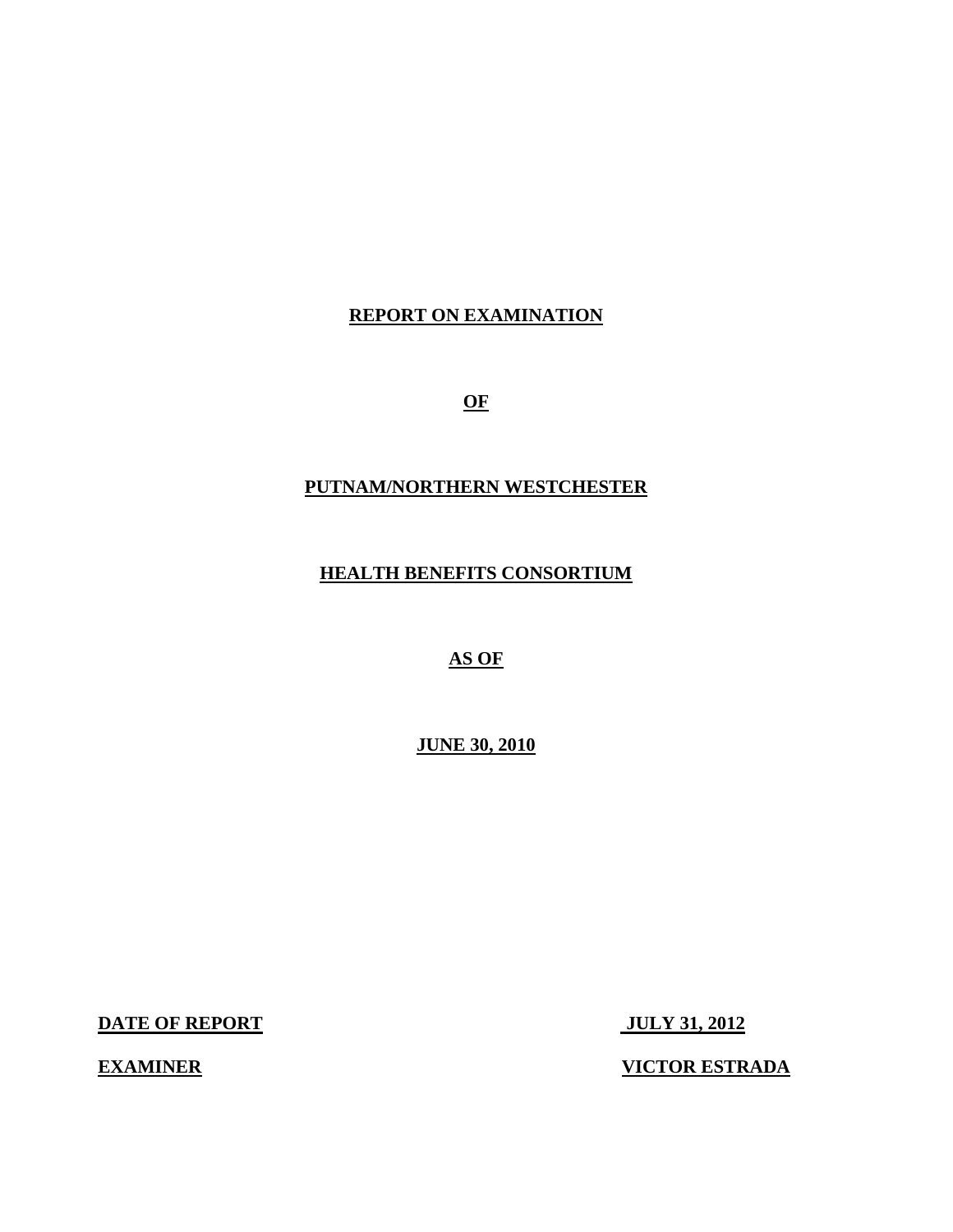# **TABLE OF CONTENTS**

| <b>ITEM NO.</b> |                                                              | PAGE NO.       |
|-----------------|--------------------------------------------------------------|----------------|
| 1.              | Scope of the examination                                     | $\overline{2}$ |
| 2.              | Description of the Plan                                      | $\overline{4}$ |
|                 | Management and controls<br>A.                                | 5              |
|                 | Territory and plan of operation<br><b>B.</b>                 | 9              |
|                 | Stop-loss insurance<br>$C$ .                                 | 10             |
| 3.              | <b>Financial statements</b>                                  | 11             |
|                 | <b>Balance</b> sheet<br>A.                                   | 11             |
|                 | <b>B.</b><br>Statement of revenue and expenses and net worth | 12             |
| 4.              | Claims payable (including claims stabilization reserve)      | 13             |
| 5.              | Market conduct activities                                    | 14             |
|                 | Operational<br>A.                                            | 15             |
|                 | Claims processing<br><b>B.</b>                               | 16             |
|                 | $C_{\cdot}$<br><b>Utilization</b> review                     | 17             |
|                 | Explanation of benefits statements<br>D.                     | 19             |
|                 | Ε.<br>Prompt payment of claims                               | 22             |
| 6.              | Compliance with prior report on examination                  | 25             |
| 7.              | Summary of comments and recommendations                      | 28             |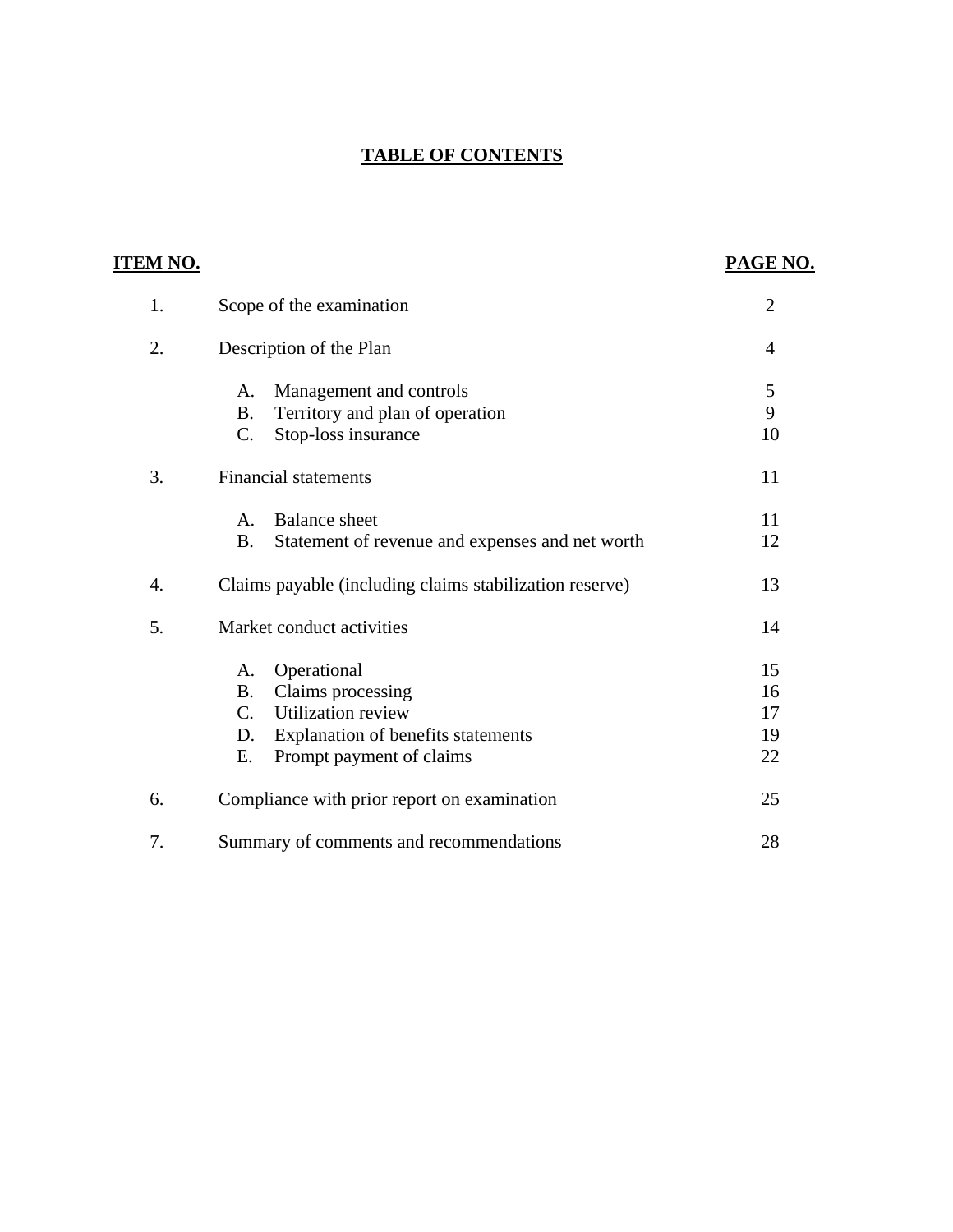

# NEW YORK STATE DEPARTMENT<sub>of</sub><br>FINANCIAL SERVICES

Andrew M. Cuomo Benjamin M. Lawsky Governor Superintendent Superintendent Superintendent Superintendent Superintendent Superintendent Superintendent

July 31, 2012

Honorable Benjamin M. Lawsky Superintendent of Financial Services Albany, New York 12257

Sir:

Pursuant to the requirements of the New York Insurance Law and acting in accordance with the instructions contained in Appointment Number 30739, dated June 30, 2011, attached hereto, I have made an examination into the condition and affairs of the Putnam/Northern Westchester Health Benefits Consortium, a municipal cooperative health benefit plan operating pursuant to Article 47 of the New York Insurance Law, as of June 30, 2010. The following report is respectfully submitted thereon.

The examination was conducted at the home office of Putnam/Northern Westchester Health Benefits Consortium, located at 200 BOCES Drive, Yorktown Heights, New York.

Consortium. Wherever the designations the "Plan", or "PNW" appear herein, without qualification, they should be understood to indicate the Putnam/Northern Westchester Health Benefits

Wherever the designation the "Department" appears herein, without qualification, it should be understood to indicate the New York State Department of Financial Services. It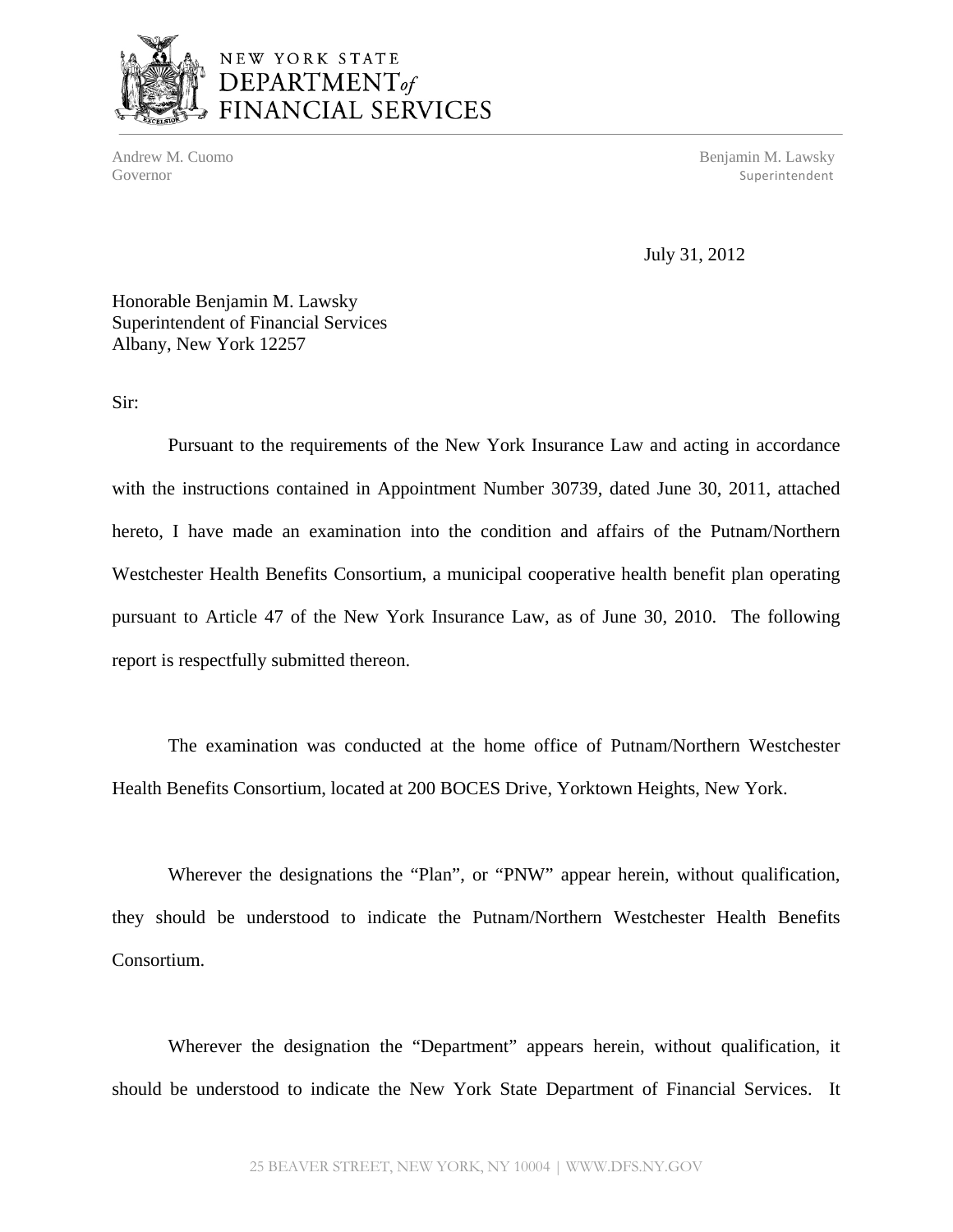<span id="page-3-0"></span>should be noted that the New York State Insurance Department merged with the New York State Banking Department on October 3, 2011 to become the New York State Department of Financial **Services** 

#### **1. SCOPE OF THE EXAMINATION**

The previous examination of the Plan was conducted as of June 30, 2007. This examination of the Plan was a combined (financial and market conduct) examination and covered the three-year period from July 1, 2007, through June 30, 2010. The financial component of the examination was conducted as a financial examination, as defined in the National Association of Insurance Commissioners ("NAIC") *Financial Condition Examiners Handbook, 2010 Edition* (the "Handbook"). The examination was conducted observing the guidelines and procedures in the Handbook. Where deemed appropriate by the examiner, transactions occurring subsequent to June 30, 2010, were reviewed.

The financial portion of the examination was conducted on a risk-focused basis, in accordance with the provisions of the Handbook, which provides guidance for the establishment of an examination plan based on the examiner's assessment of risk in the Plan's operations and utilizes that evaluation in formulating the nature and extent of the examination. The risk-focused examination approach was included in the Handbook for the first time in 2007; thus, this was the first such type of examination of the Plan. The examiner planned and performed the examination to evaluate the Plan's current financial condition, as well as to identify prospective risks that may threaten the future solvency of the Plan.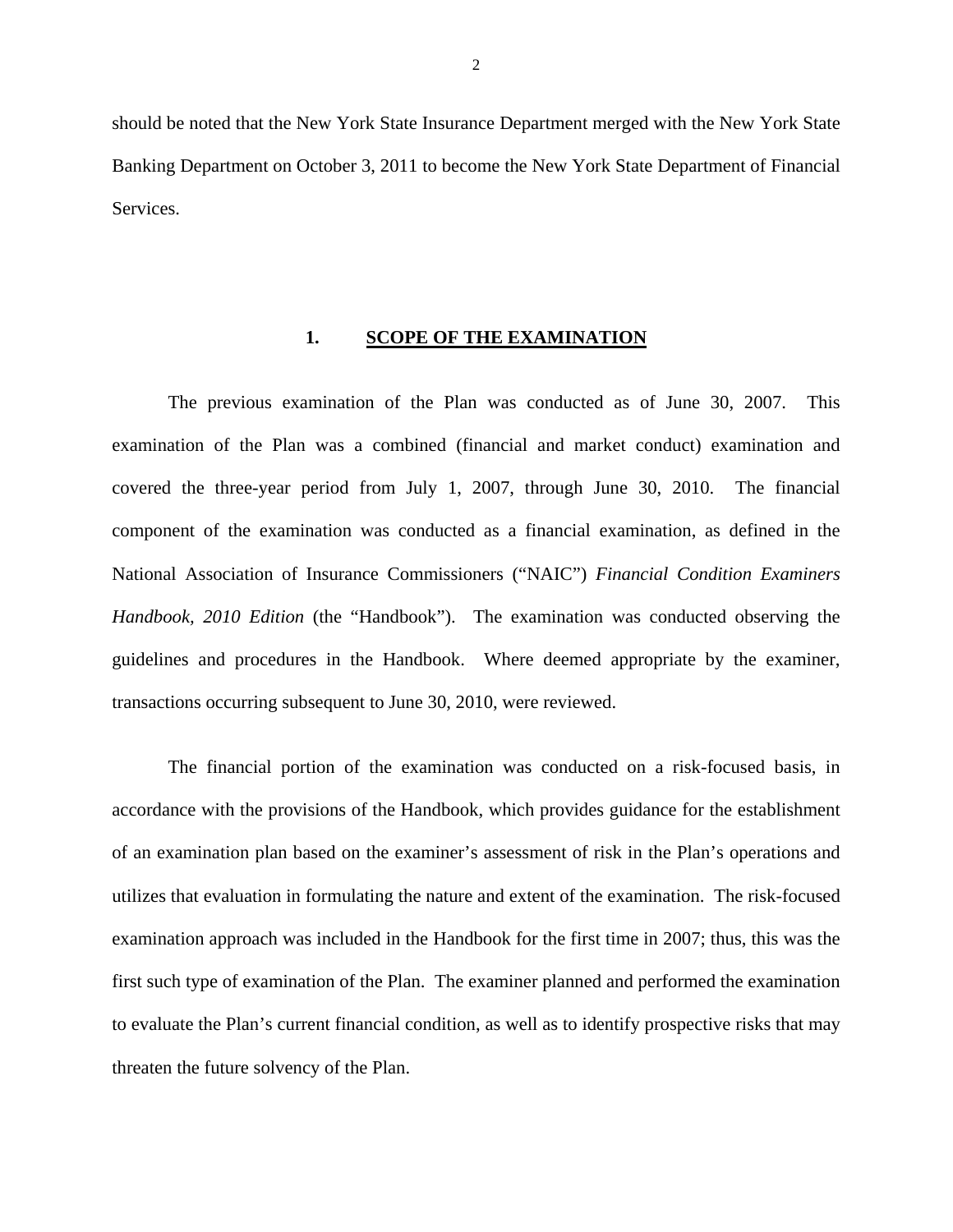The examiner identified key processes, assessed the risks within those processes and assessed the internal control systems and procedures used to mitigate those risks. The examination also included an assessment of the principles used and significant estimates made by management, an evaluation of the overall financial statement presentation, and determined management's compliance with the Department's statutes and guidelines, Statutory Accounting Principles, as adopted by the Department, and NAIC annual statement instructions.

Information concerning the Plan's organizational structure, business approach and control environment were utilized to develop the examination approach. The examination evaluated the Plan's risks and management activities in accordance with the NAIC's nine branded risk categories.

These categories are as follows:

- Pricing/Underwriting
- Reserving
- Operational
- Strategic
- Credit
- Market
- Liquidity
- Legal
- Reputational

The Plan was audited annually for the years 2008 through 2010, by the accounting firm of Sickler, Torchia, Allen and Churchill, CPAs, PC ("STAC"). The Plan received an unqualified opinion in each of those years. Certain audit workpapers of STAC were reviewed and relied upon in conjunction with this examination.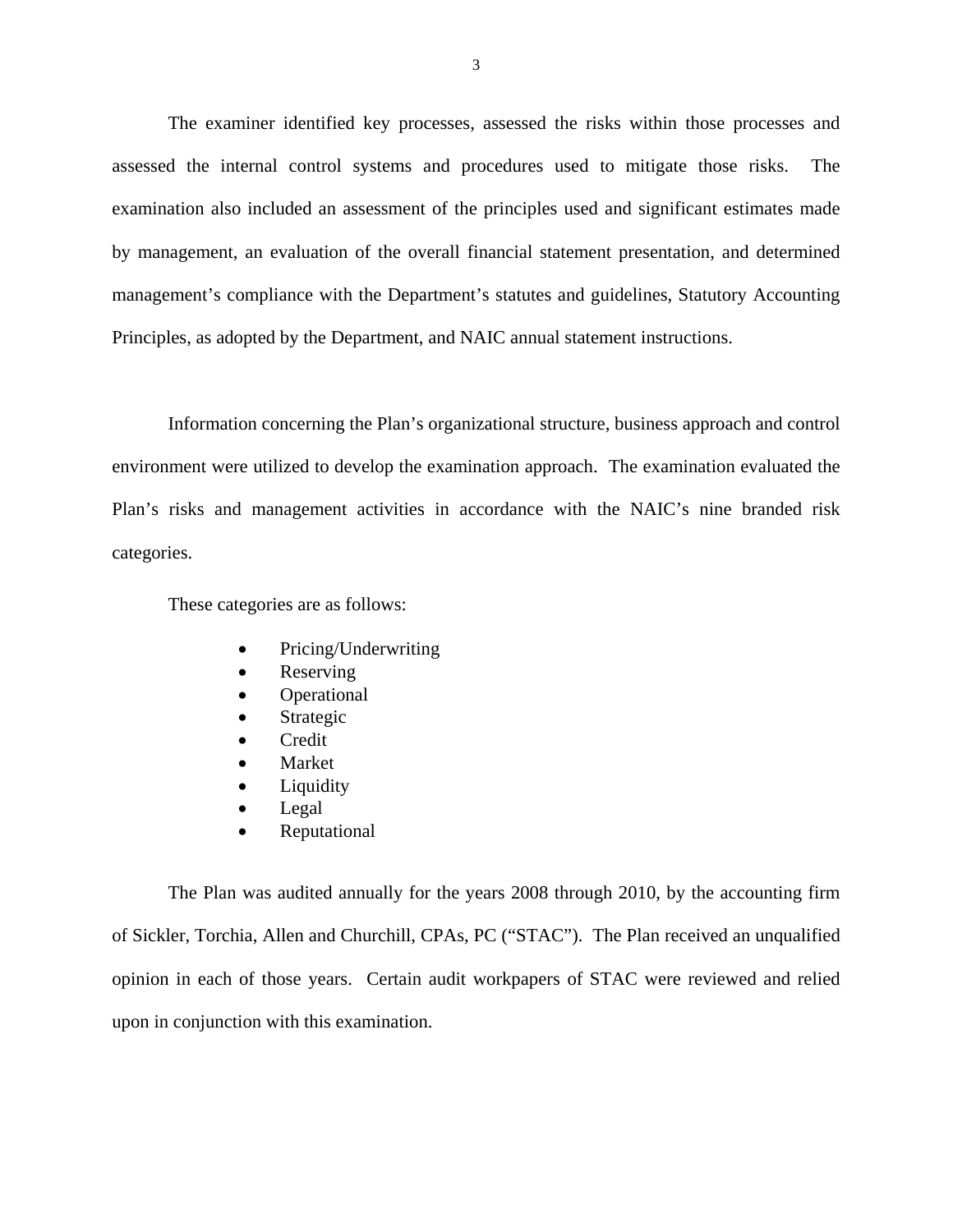<span id="page-5-0"></span>This report on examination is confined to financial statements and comments on those matters which involve departures from laws, regulations or rules, or which are deemed to require an explanation or description.

The examiner also reviewed the corrective actions taken by the Plan with respect to the recommendations contained in the prior report on examination.

#### **2. DESCRIPTION OF THE PLAN**

The Putnam/Northern Westchester Health Benefits Consortium was organized in 1987 pursuant to Article 5-G of the New York General Municipal Law for the purpose of providing health insurance benefits to its member districts. The Superintendent of Insurance issued a certificate of authority in the name of the Plan pursuant to Article 47 of the New York Insurance Law on November 1, 1999. The Plan is comprised of 13 municipal school districts and Putnam Northern Westchester BOCES. The Plan's objective is to administer a low-cost, self-funded, medical program of health insurance that provides hospital, medical and prescription drug benefits for more than 16,000 employees, retirees and dependents. The Plan provides benefits as defined in the Plan Document (the group contract issued by the municipal cooperative health benefit plan to participating municipal corporations describing the terms and conditions of coverage) to employees of the participating school districts and their eligible dependents, and retirees.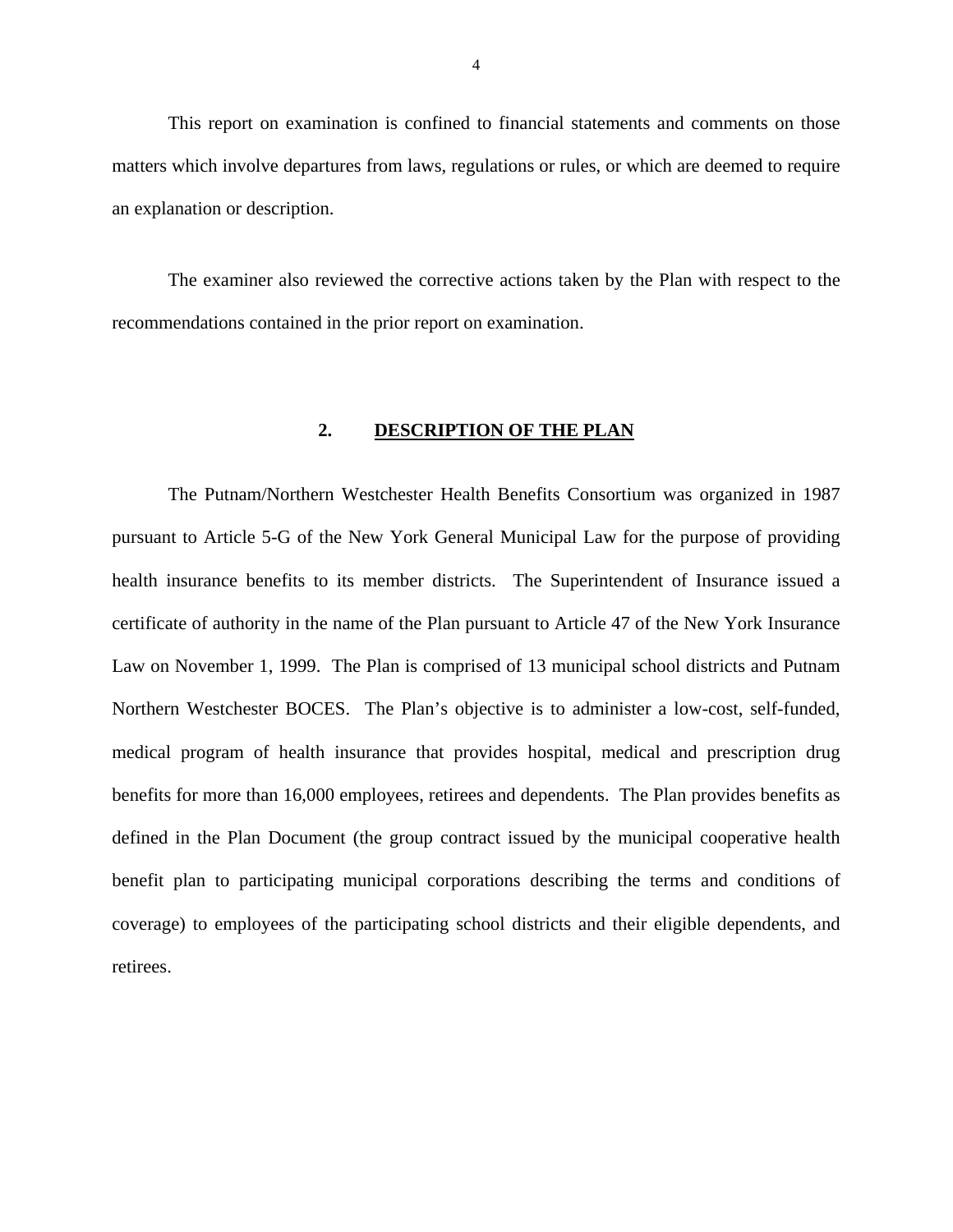Districts applying for membership in the Plan may do so on approval of a majority of the Consortium's Board. The Plan's premium rates are established by its Finance Committee and such rates were developed in compliance with New York Insurance Law Section 4705(d)(5)(B).

As of June 30, 2010, thirteen (13) school districts, along with the Putnam/Northern Westchester BOCES, participated in the Plan. As of June 30, 2010, the Plan's participants were as follows:

| <b>Brewster Central School District</b>            | <b>Lakeland Central School District</b>      |
|----------------------------------------------------|----------------------------------------------|
| <b>Briarcliff Manor Union Free School District</b> | Mahopac Central School District              |
| Chappaqua Central School District                  | Peekskill City School District               |
| Croton-Harmon Union Free School District           | <b>Putnam Valley Central School District</b> |
| Garrison Union Free School District                | Putnam/Northern Westchester BOCES            |
| Haldane Central School District                    | <b>Somers Central School District</b>        |
| Hendrick Hudson Central School District            | <b>Yorktown Central School District</b>      |

The Plan offers health insurance to the employees, spouses, dependents and retirees of each municipal corporation that are part of the Plan. Health benefits for covered enrollees are subject to a Plan Document that contains all the terms, provisions and limitations of the health benefit contract and is on file with the Department. The Plan is additionally subject to certain provisions of the General Municipal Law and the Education Law of New York State.

#### A. Management and Controls

Pursuant to its Municipal Cooperation Agreement, the management of the Plan is to be vested in a board of trustees. The municipal cooperation agreement of the Plan specifies that the board of trustees shall consist of five individuals selected by the majority of Plan members and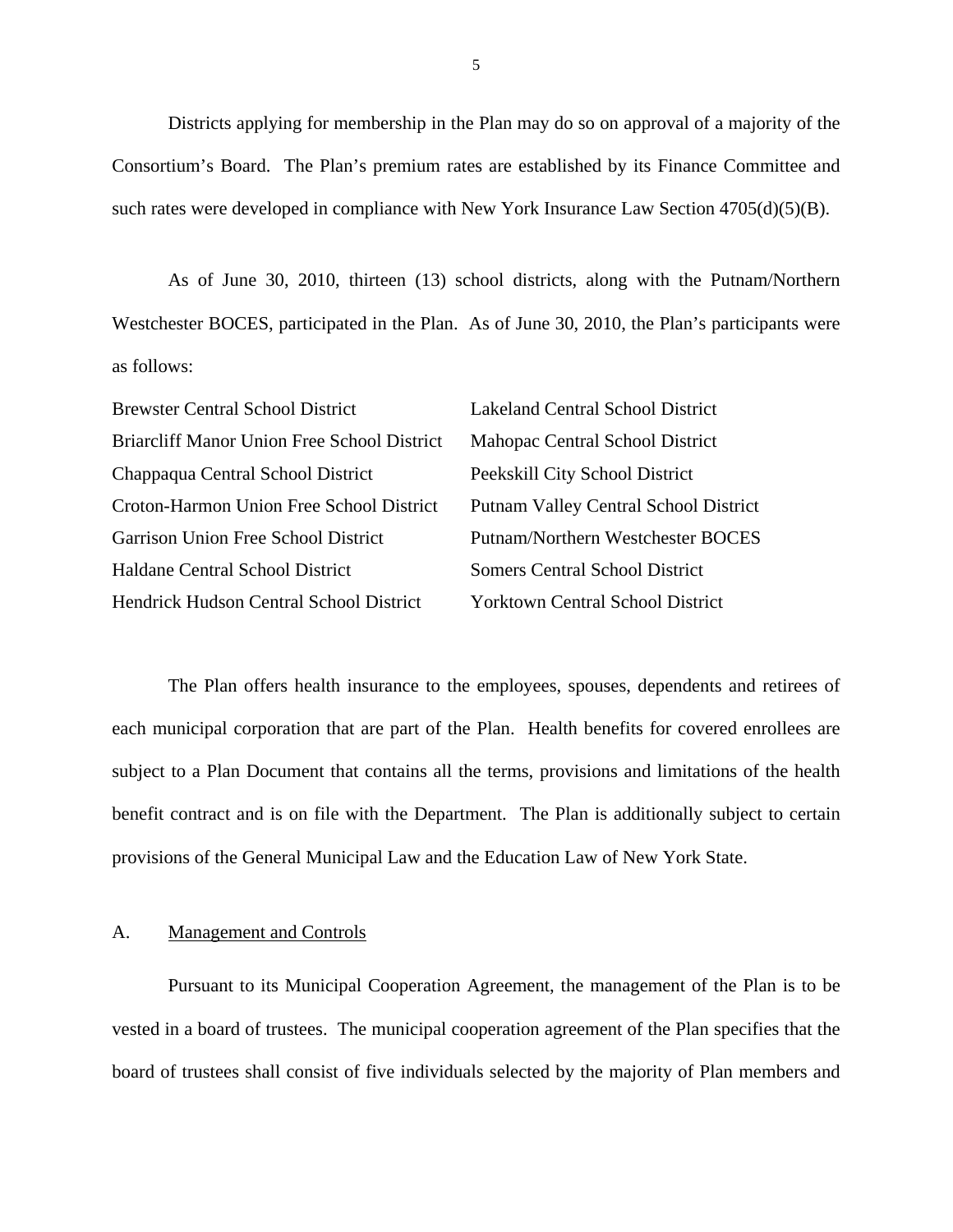shall serve until and unless removed from office by the majority of Plan members. The board of trustees meets at least two times during each fiscal year, as required by Article IV of the Plan's Municipal Cooperative Agreement.

As of June 30, 2010, the five members of the board of trustees were as follows:

| Name and Residence         | Principal Affiliation                         |
|----------------------------|-----------------------------------------------|
| David Chapman              | <b>Assistant Superintendent for Business,</b> |
| New Windsor, NY            | Mahopac Central School District               |
| Gloria Colucci             | Superintendent,                               |
| Hopewell Junction, NY      | <b>Garrison Union Free School District</b>    |
| Mark Space                 | Superintendent,                               |
| Garrison, NY               | <b>Putnam Valley Central School District</b>  |
| Dr. Thomas P. Higgins, Jr. | Assistant Superintendent for Administration,  |
| Brookfield, CT             | Putnam Northern Westchester BOCES             |
| Raymond Morningstar        | <b>Assistant Superintendent for Business,</b> |
| Mohegan Lake, NY           | Lakeland Central School District              |

Additionally, pursuant to the Municipal Cooperation Agreement, the Plan has established a joint governance board comprised of twelve members, including the five Plan trustees. The joint governance board operates in accordance with the terms of a Joint Governance Agreement (the "Agreement"), effective July 1, 1992. Such Agreement provides for the joint governance board to act on matters affecting the administration of the Plan. The Agreement requires the board to meet at least two times during each calendar year.

The members of the governing board of the Plan as of June 30, 2010 were as follows: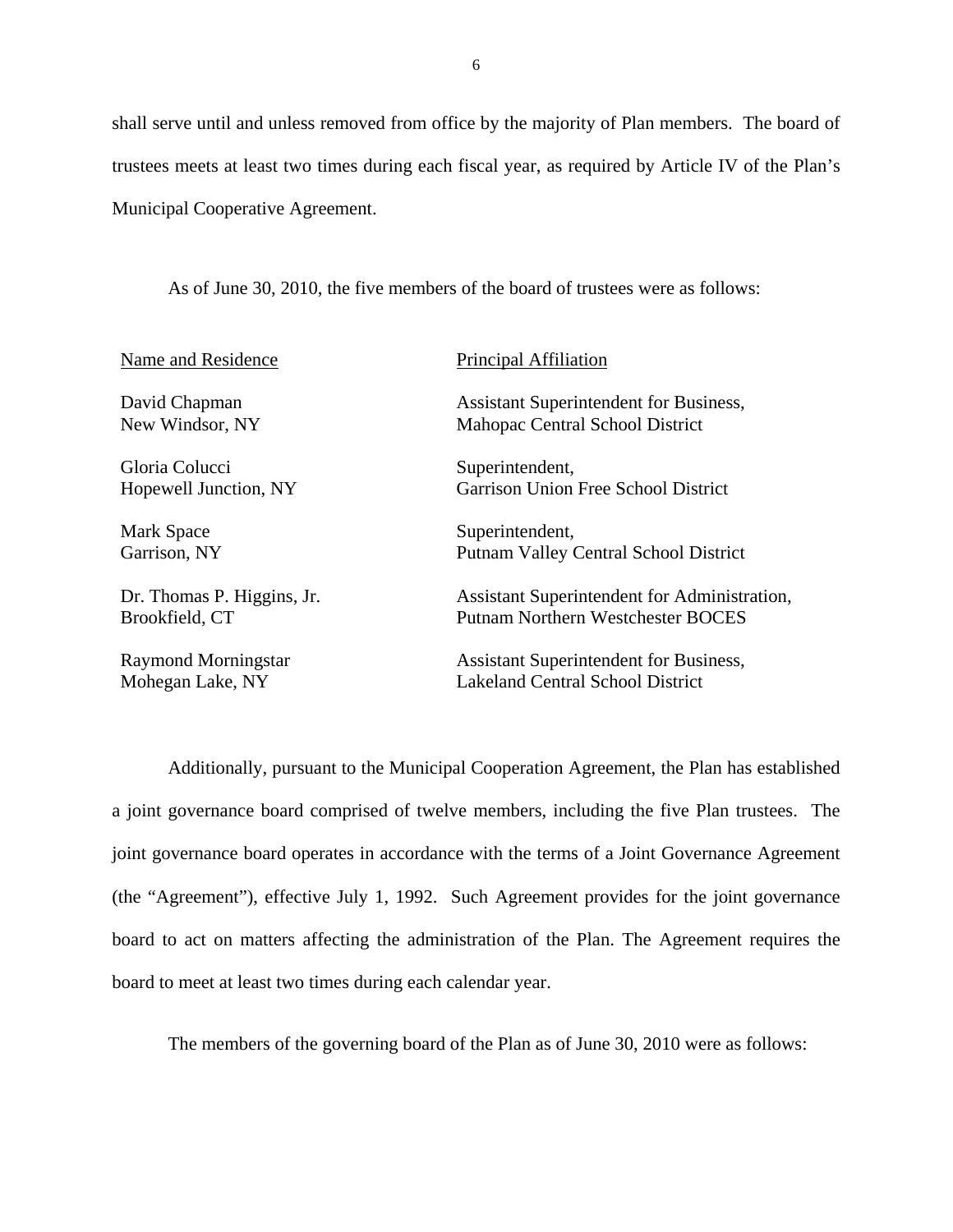#### Name and Residence

Douglas Andreotti Yorktown Heights, NY

George Benack Millwood, NY

Diane Chaissan Newburgh, NY

David Chapman New Windsor, NY

Gloria Colucci Hopewell Junction, NY

Dr. Thomas P. Higgins, Jr. Brookfield, CT

Jane Hitney Buchanan, NY

Winnie McCarthy Poughkeepsie, NY

Raymond Morningstar Mohegan Lake, NY

John Roden Carmel, NY

Mark Space Garrison, NY

Mary Uhle Patterson, NY

#### Principal Affiliation

Teacher Mahopac Central School District

Teacher, Chappaqua Central School District

Director of Finance and Administrative Services, Croton-Harmon Union Free School District

Assistant Superintendent for Business, Mahopac Central School District

Superintendent, Garrison Union Free School District

Assistant Superintendent of Administration, Putnam Northern Westchester BOCES

School Nurse, Hendrick Hudson Central School District

Retired, **BOCES** 

Assistant Superintendent for Business, Lakeland Central School District

Retired, Yorktown Central School District

Superintendent, Putnam Valley Central School District

Retired, Brewster Central School District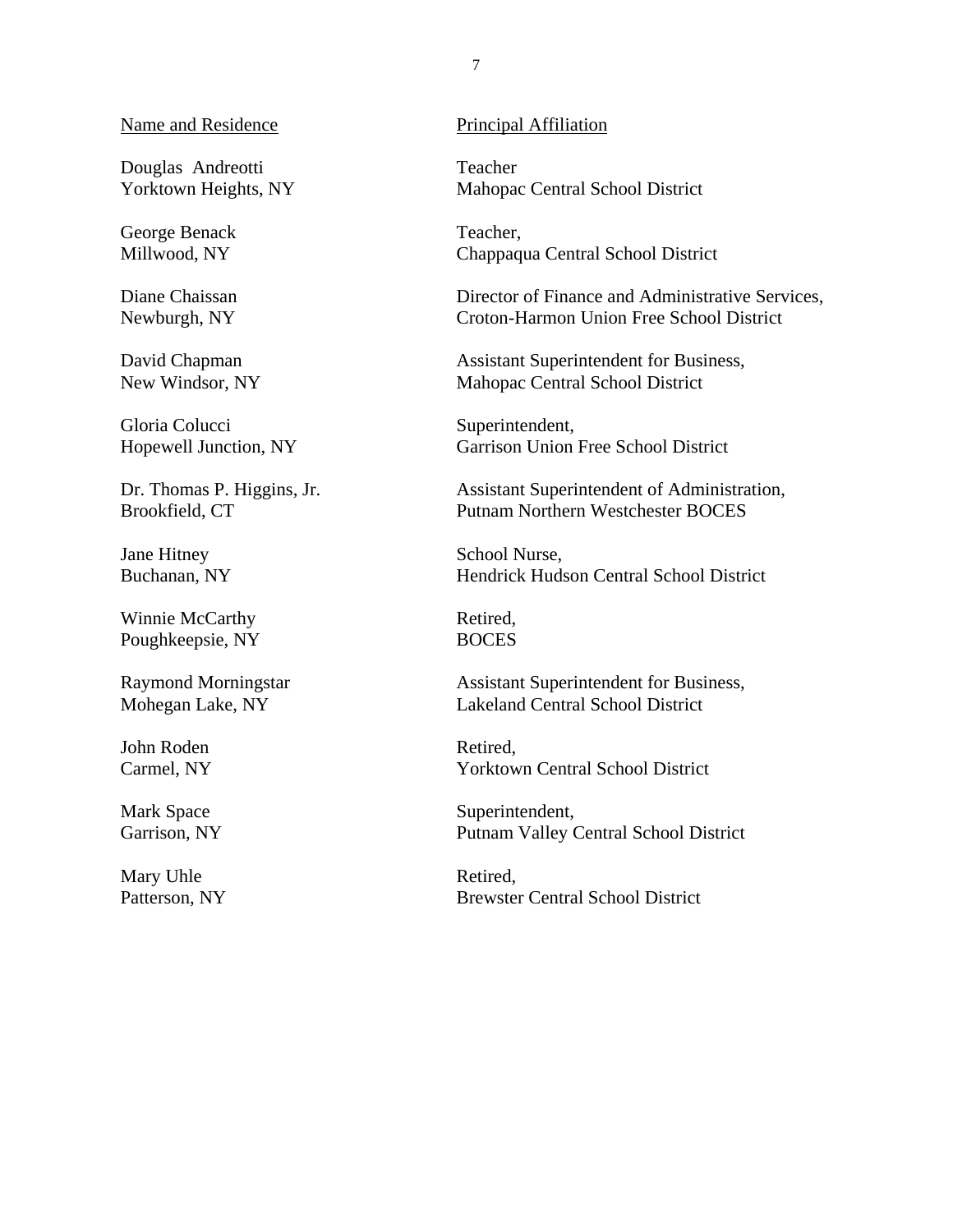The principal officers of the Plan as of June 30, 2010 were as follows:

| Name                       | Title                          |
|----------------------------|--------------------------------|
| Dr. Thomas P. Higgins, Jr. | President                      |
| Gloria Colucci             | Secretary                      |
| Todd Currie                | <b>Chief Financial Officer</b> |

The minutes of all meetings of the board of trustees, the Joint Governance Board and committees thereof held during the examination period were reviewed. The minutes revealed that the meetings were generally well attended, with all members attending at least 50% of the meetings they were eligible to attend.

The Plan entered into contractual arrangements with the following consultants for services:

- Aetna Life Insurance Company ("ALIC") effective January 1, 2001 Aetna Life Insurance Company provides claims administration, patient management and network access services to Plan members.
- Deloitte & Touche LLP effective July 1, 2007 Deloitte & Touche LLP provides general consulting services
- Thomson Reuters f/k/a Healthcare Data Management ("HDM") effective July 1, 2007 HDM replaced The Segal Company and has provided claims auditing services to the Plan since the beginning of 2008. Additional services are listed on page 16 of this report.
- MBIA, Inc. effective January 1, 2005 Provides fund management services to the Plan using a cooperative asset pool.
- Express Scripts effective January 1, 2009 Provides claims administration for prescription drugs.

Other third parties utilized by the Plan include Towers Perrin for actuarial services,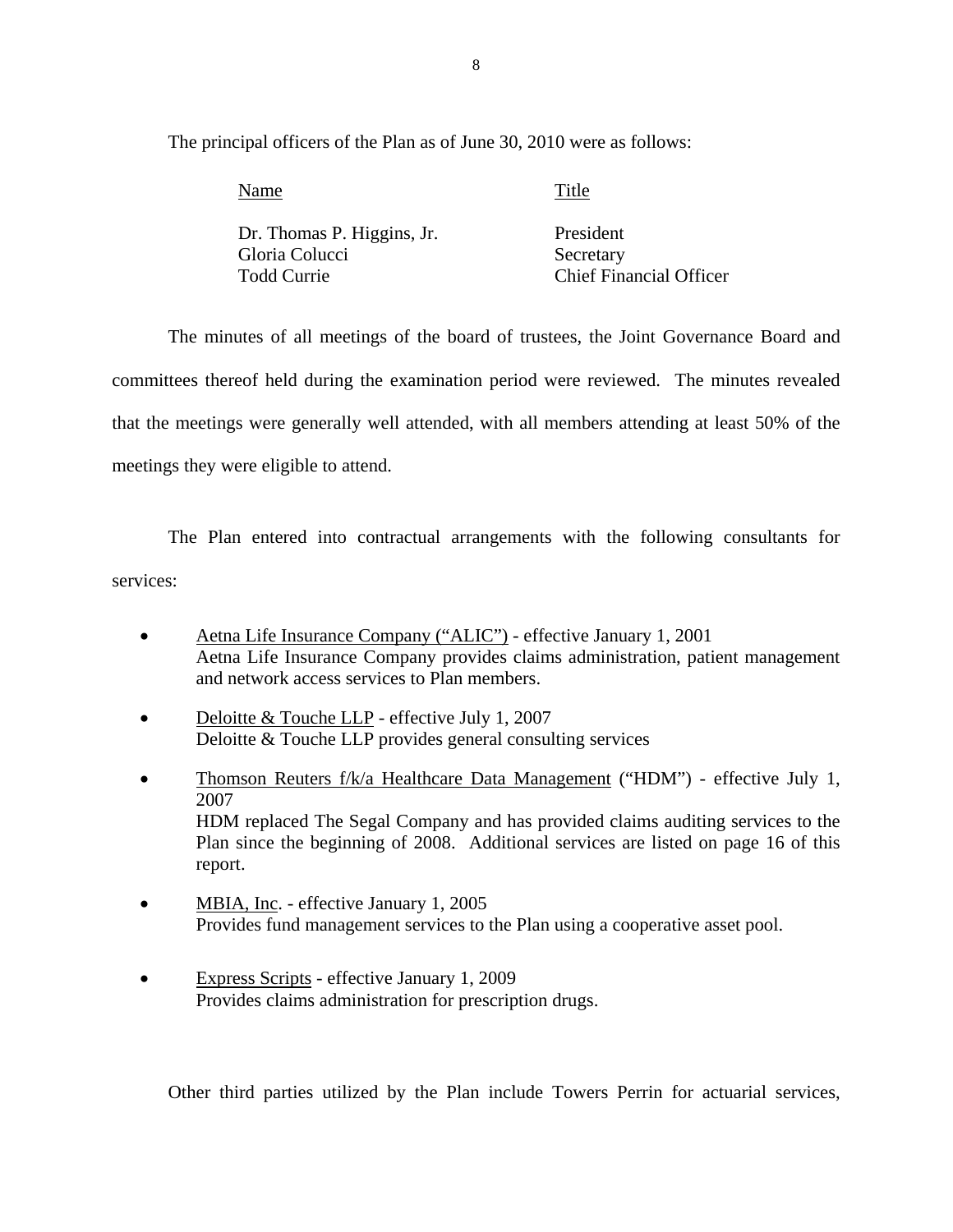Aquarius Capital for actuarial services, Sayles Evans for legal counsel, and Sickler, Torchia, Allen and Churchill, CPAs, PC for financial auditing and annual statement certification.

#### B. Territory and Plan of Operation

As of June 30, 2010, the Plan held a certificate of authority to operate a municipal cooperative health benefit plan, as authorized by Section 4704 of the New York Insurance Law, in the counties of Putnam and Westchester. Pursuant to the requirements of Article 47 of the New York Insurance Law, the Plan is required to maintain contingency reserves equal to 5% of the annualized earned premium. The Plan met the contingency reserve requirement throughout the examination period.

As of June 30, 2010, the Plan provided coverage to 8,052 members. Membership was stable during the examination period. Plan members were enrolled at the local school district level.

The total direct premiums written and the membership census during the examination period were as follows:

| Plan Year | Direct Premiums Written | Membership |
|-----------|-------------------------|------------|
| 2010      | 96,372,050              | 8,052      |
| 2009      | 85,851,758              | 8,100      |
| 2008      | 79,532,581              | 8.050      |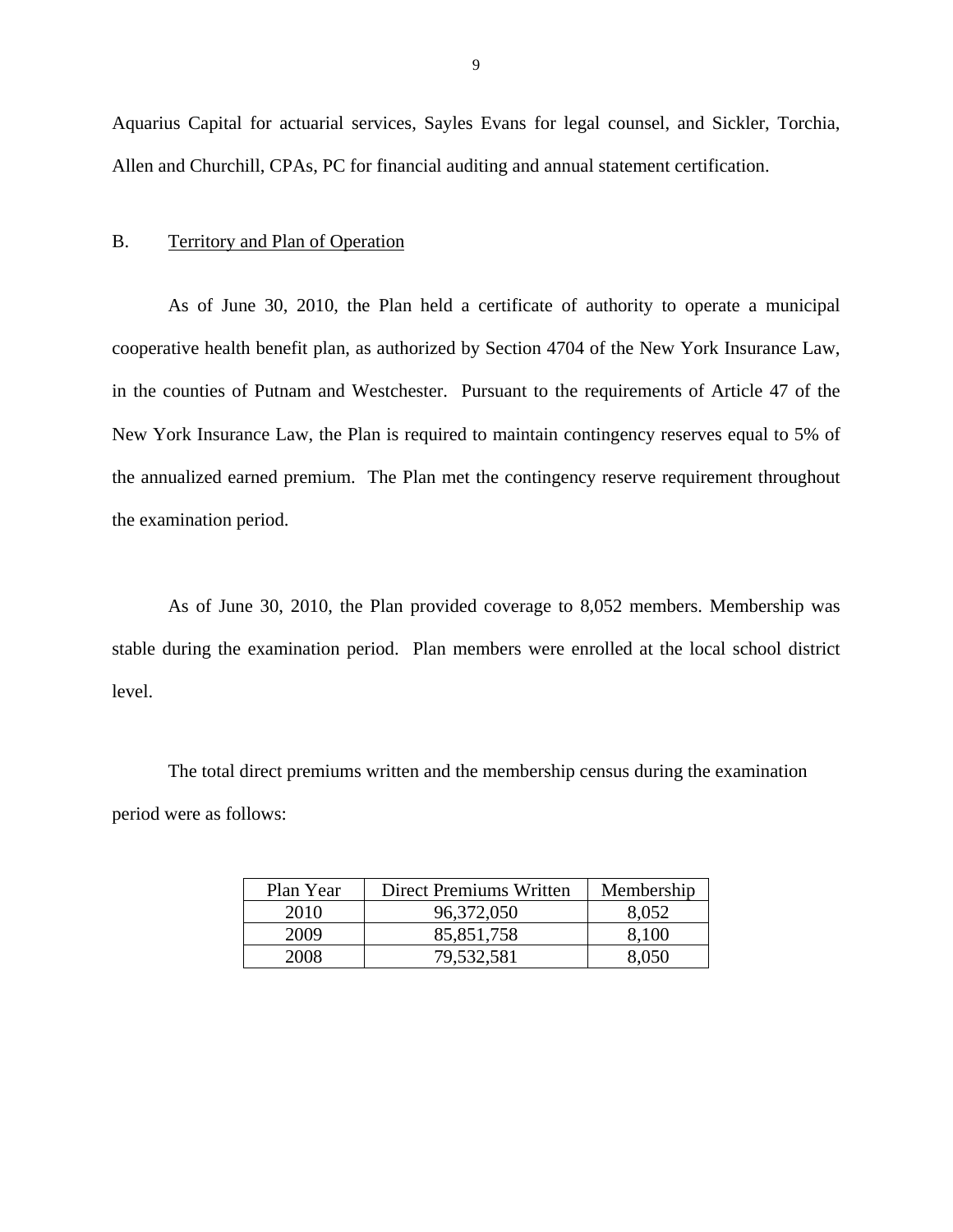#### <span id="page-11-0"></span>C. Stop-Loss Insurance

The Plan is required to maintain both specific and aggregate stop-loss insurance in order to limit its exposure to medical and prescription drug expense losses. At June 30, 2010, and in accordance with Section 4707(a) of the New York Insurance Law, the Plan had the following stop-loss coverage in place with US Fire Insurance Company, an authorized insurer:

#### Specific excess stop-loss coverage

Excess of loss coverage: 100% of \$2,000,000, excess of \$1 million loss level, individual lifetime stop-loss level \$2,000,000

#### Aggregate excess stop-loss coverage

Excess of loss coverage: 125% of annual expected claims up to \$1 million aggregate maximum liability

During February 1997, the Plan received a waiver from the Department from the requirement that the Plan maintain stop-loss insurance coverage. Then, due to a deteriorating financial condition, the Department directed the Plan to either obtain the requisite stop-loss coverage or to establish a higher reserve in lieu of stop-loss coverage, as specified by Section  $4707(b)(1)$  of the New York Insurance Law. Although the Plan did obtain the requisite stop loss insurance coverage, it continued to maintain the reserve it had already established. Subsequent to this examination, as of December 31, 2011, this reserve fund was eliminated, effectively ending the Plan's waiver for the purchase of stop-loss insurance coverage.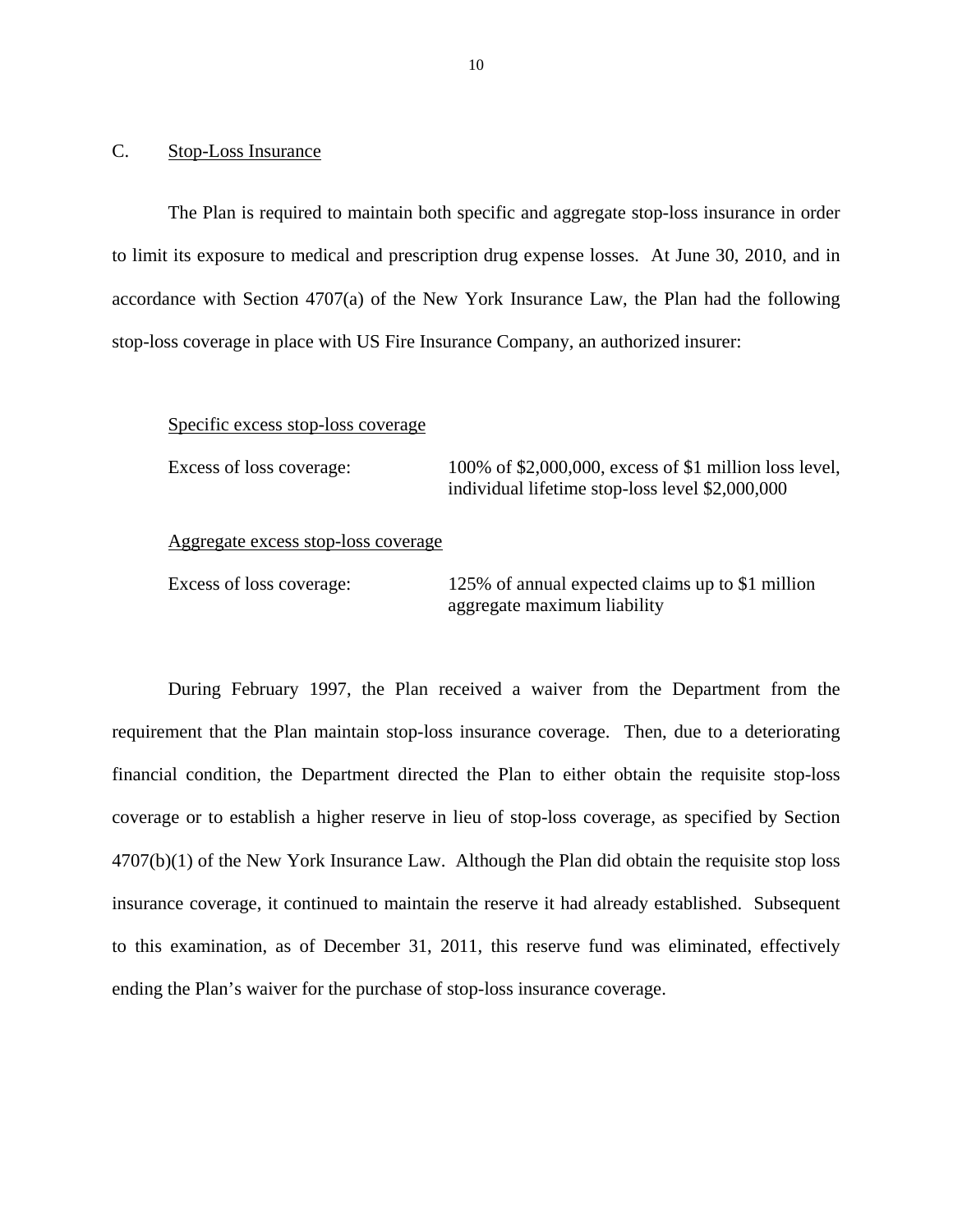# **3. FINANCIAL STATEMENTS**

# A. Balance Sheet

The following shows the assets, liabilities and net worth as determined by this examination as of June 30, 2010. This statement is the same as the balance sheet filed by the Plan.

| Assets                                                                                                                                                                                                                                                                   | Examination                                                                                               | Plan                                                                                                      |
|--------------------------------------------------------------------------------------------------------------------------------------------------------------------------------------------------------------------------------------------------------------------------|-----------------------------------------------------------------------------------------------------------|-----------------------------------------------------------------------------------------------------------|
| Cash and cash equivalents<br>Premiums receivable<br>Aggregate-write ins for current<br>receivable                                                                                                                                                                        | \$38,633,485<br>2,884,775<br>680,878                                                                      | \$38,633,485<br>2,884,775<br>680,878                                                                      |
| <b>Total assets</b>                                                                                                                                                                                                                                                      | \$42,199,138                                                                                              | \$42,199,138                                                                                              |
| Liabilities                                                                                                                                                                                                                                                              |                                                                                                           |                                                                                                           |
| Accounts payable<br>Claims payable<br>Claim stabilization reserve<br><b>Additional reserve for IBNR</b><br>Additional reserve for unearned<br>premium<br>Additional reserve for other obligations<br>Additional reserve in lieu of stop-loss<br><b>Total liabilities</b> | \$<br>133,832<br>9,268,532<br>7,400,000<br>6,431,468<br>400,000<br>1,000,000<br>1,000,000<br>\$25,633,832 | \$<br>133,832<br>9,268,532<br>7,400,000<br>6,431,468<br>400,000<br>1,000,000<br>1,000,000<br>\$25,633,832 |
| Net worth                                                                                                                                                                                                                                                                |                                                                                                           |                                                                                                           |
| Contingency reserve<br>Retained earnings/fund balance<br>Total net worth<br>Total liabilities and net worth                                                                                                                                                              | \$<br>4,900,000<br>11,665,306<br>16,565,306<br>\$<br>42,199,138                                           | \$4,900,000<br>11,665,306<br>\$16,565,306<br>\$42,199,138                                                 |
|                                                                                                                                                                                                                                                                          |                                                                                                           |                                                                                                           |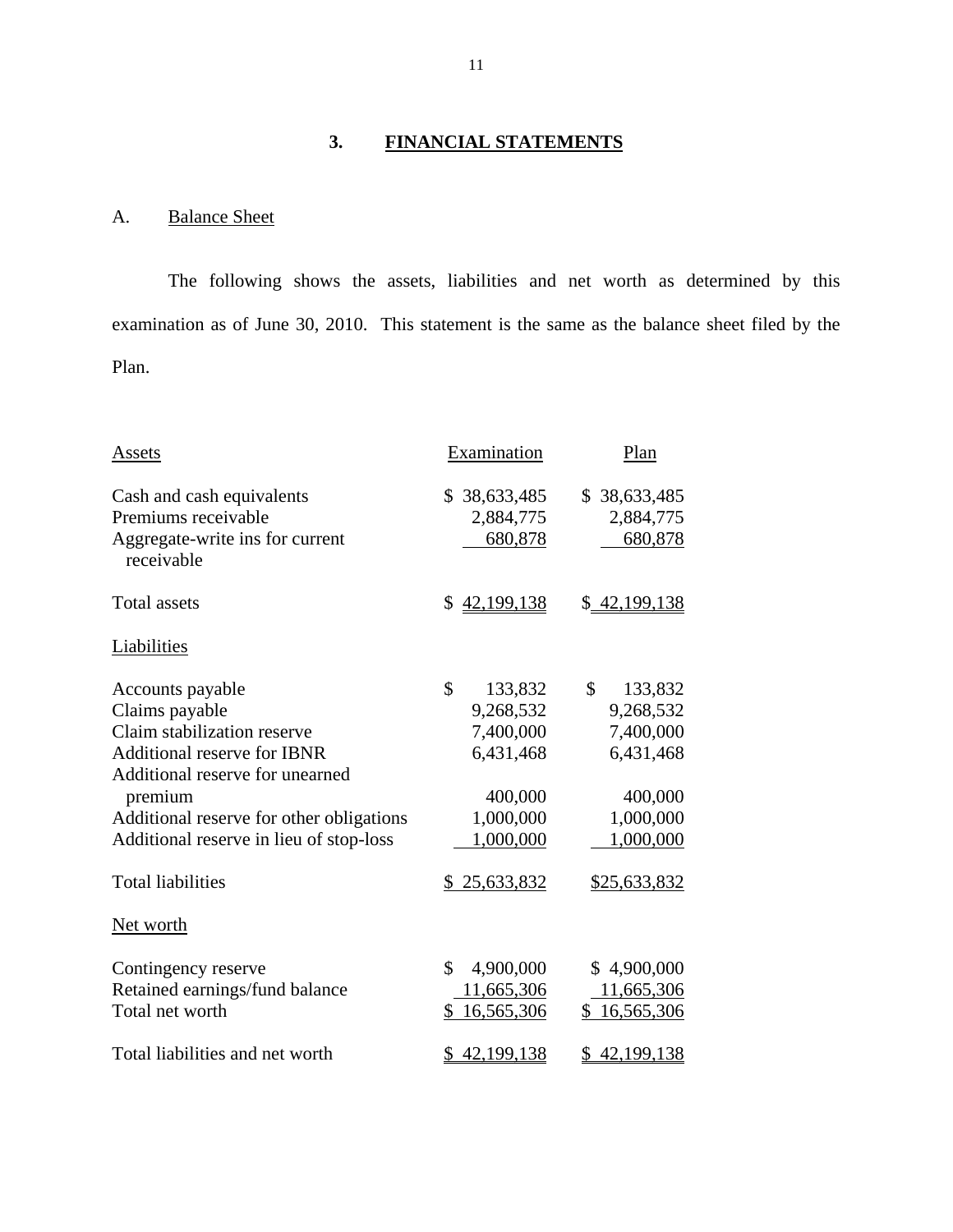# Statement of Revenue and Expenses and Net Worth

<span id="page-13-0"></span>B. Statement of Revenue and Expenses and Net Worth<br>Net worth increased \$10,683,660 during the four-year examination period, July 1, 2007 through June 30, 2010, detailed as follows:

# Revenue

| Revenue                                                                                                           |                                                      |               |
|-------------------------------------------------------------------------------------------------------------------|------------------------------------------------------|---------------|
| Premiums and related revenue<br>Investment income<br>Aggregate write-ins for other revenues                       | \$261,756,379<br>1,857,307<br>9,857,351              |               |
| Total revenue                                                                                                     |                                                      | \$273,471,037 |
| <b>Expenses</b>                                                                                                   |                                                      |               |
| Hospital/medical benefits<br>Prescription drugs<br>Aggregate write-ins for other expenses<br>Reinsurance expenses | \$175,733,831<br>71,058,333<br>(447, 897)<br>963,160 |               |
| Total medical and hospital expenses                                                                               |                                                      | 247,307,427   |
| Net underwriting gain                                                                                             |                                                      | \$26,163,610  |
| Administrative expenses                                                                                           |                                                      |               |
| Third-party administration expenses                                                                               |                                                      | 11,404,208    |
| Net income                                                                                                        |                                                      | \$14,759,402  |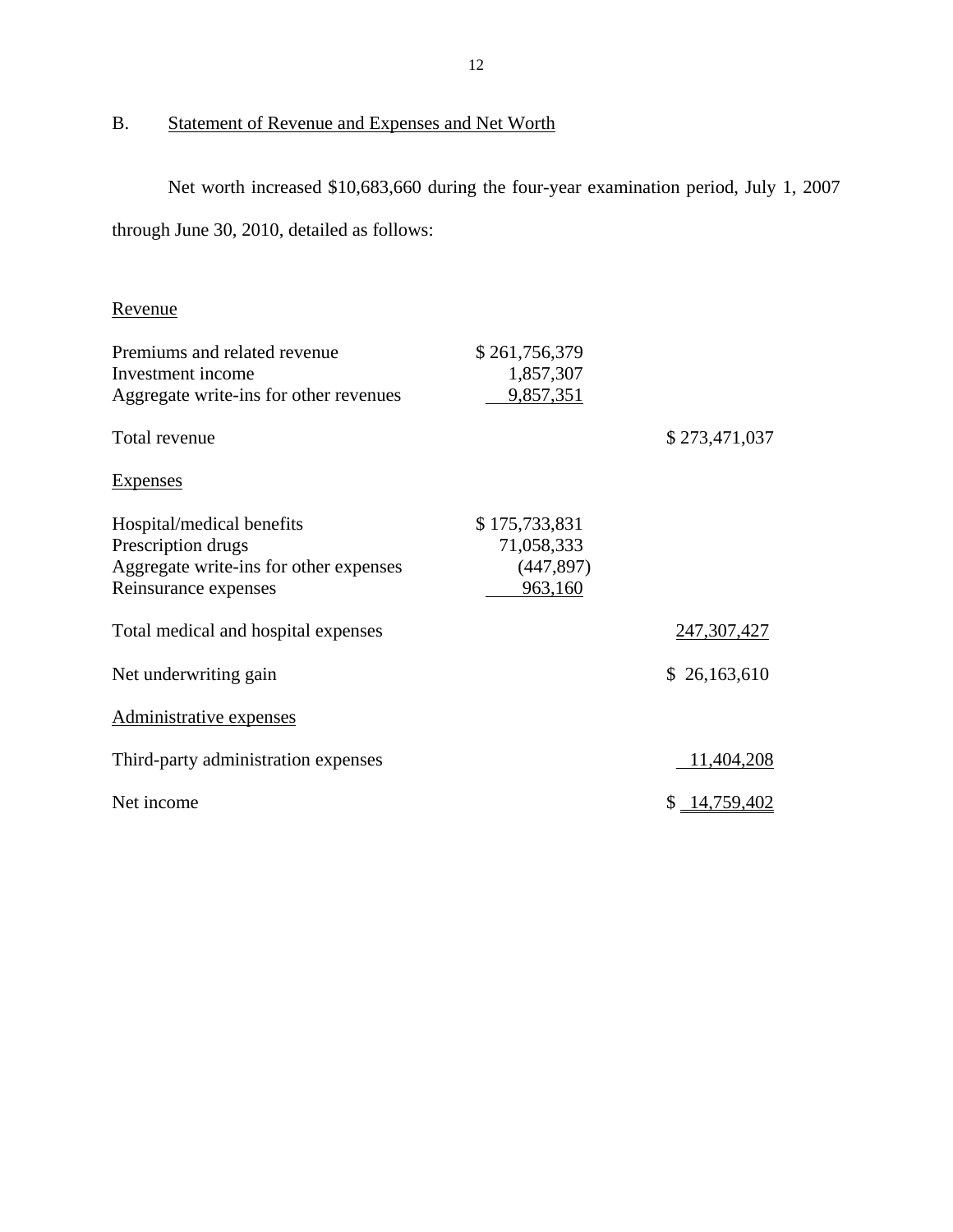#### Changes in Net Worth

| Net worth as of June 30, 2007, |  |
|--------------------------------|--|
| per report on examination      |  |

|                                                             | Gains in<br>Net Worth | Losses in<br>Net Worth |              |
|-------------------------------------------------------------|-----------------------|------------------------|--------------|
| Net income                                                  | \$14,759,402          |                        |              |
| Change in IBNR                                              |                       | \$3,088,082            |              |
| Change in claim stabilization<br>reserve                    |                       | 587,658                |              |
| Change in contingency<br>reserves                           | 1,343,011             |                        |              |
| Change in termination reserve.                              |                       | 1,343,011              |              |
| Change in reserve for other<br>expenses                     |                       | 400,000                |              |
| Net increase in net worth                                   |                       |                        | 10,683,660   |
| Net worth as of June 30, 2010,<br>per report on examination |                       |                        | \$16,565,306 |

#### **4. CLAIMS PAYABLE (INCLUDING CLAIM STABILIZATION RESERVE)**

The examination liabilities for Claims Payable in the amount of \$9,268,532 and the Claims Stabilization Reserve in the amount of \$7,400,000 are the same as the amounts reported by the Plan as of June 30, 2010.

Section  $4706(a)(1)$  of the New York Insurance Law requires that the governing board of a municipal cooperative health benefit plan establish a reserve fund, including a reserve for the payment of claims and expenses thereon reported but not yet paid, and claims and expenses thereon incurred but not yet reported, which shall not be less than an amount equal to twenty-five

\$ 5,881,646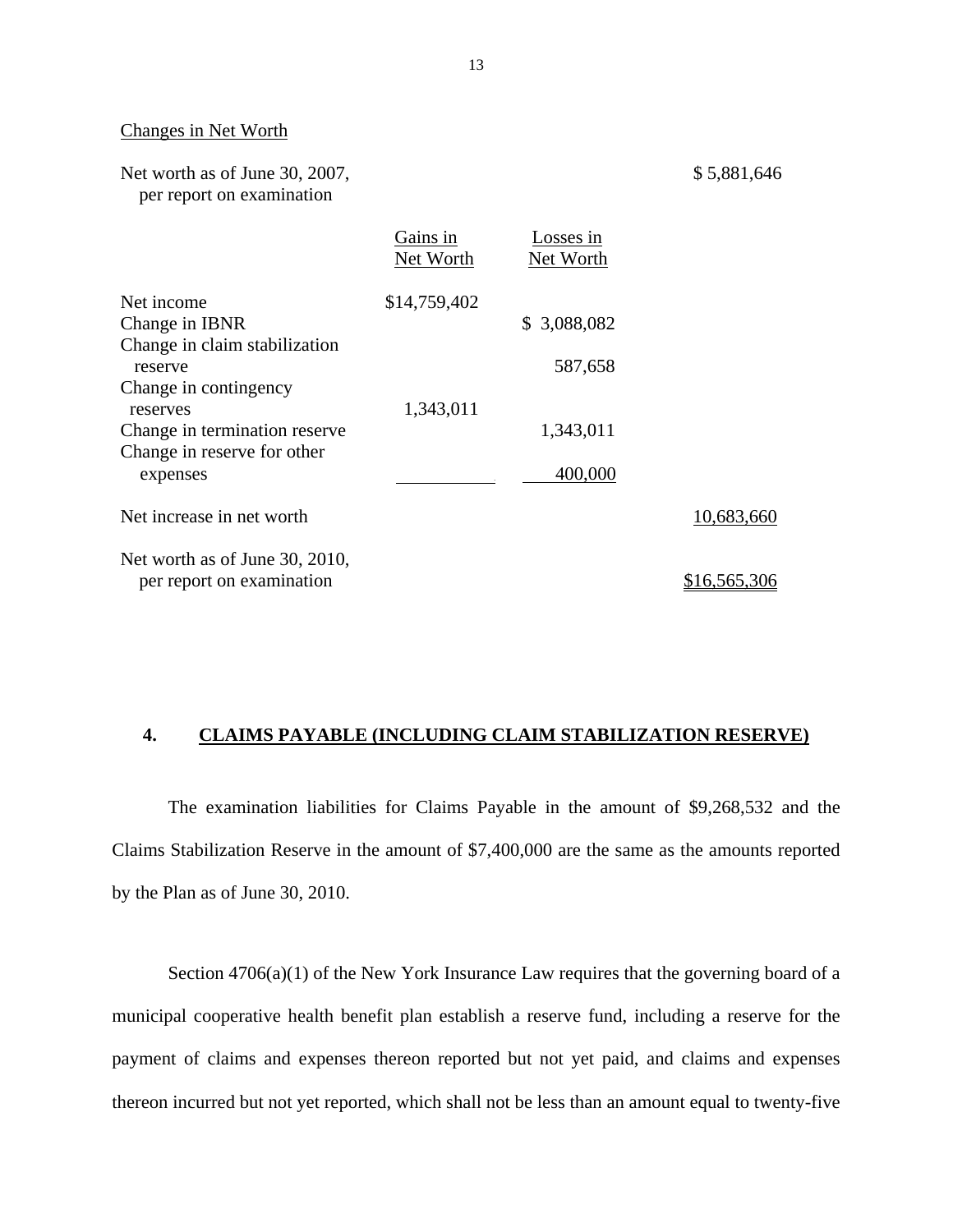<span id="page-15-0"></span>percent (25%) of expected incurred claims and expenses thereon for the current plan year, unless a qualified actuary has demonstrated to the Superintendent's satisfaction that a lesser amount will be adequate. The Plan was granted such approval by the Department on April 11, 2007, to reduce its reserves for claims and related expenses required by Section 4706(a)(1) of the New York Insurance Law, from the statutorily mandated 25%, to 17% of the Plan's current year's expected incurred claims and expenses.

The examination analysis of the unpaid claims reserve was conducted in accordance with generally accepted actuarial principles and practices and was based on statistical information contained in the Plan's internal records and in its filed annual statements as verified during the examination. The examination reserve was based upon actual payments made through a point in time, plus an estimate for claims remaining unpaid at that date. Such estimate was calculated based on actuarial principles, which utilized the Plan's past experience in projecting the ultimate cost of claims incurred on or prior to December 31, 2010.

#### **5. MARKET CONDUCT ACTIVITIES**

In the course of this examination, a review was made of the manner in which the Plan conducts its business practices and fulfills its contractual obligations to policyholders and claimants. The review was general in nature and is not to be construed to encompass the more precise scope of a market conduct investigation.

Aetna Life Insurance Company ("ALIC" or "Aetna") is the Plan's third-party administrator ("TPA") for claims processing as established through an Administrative Services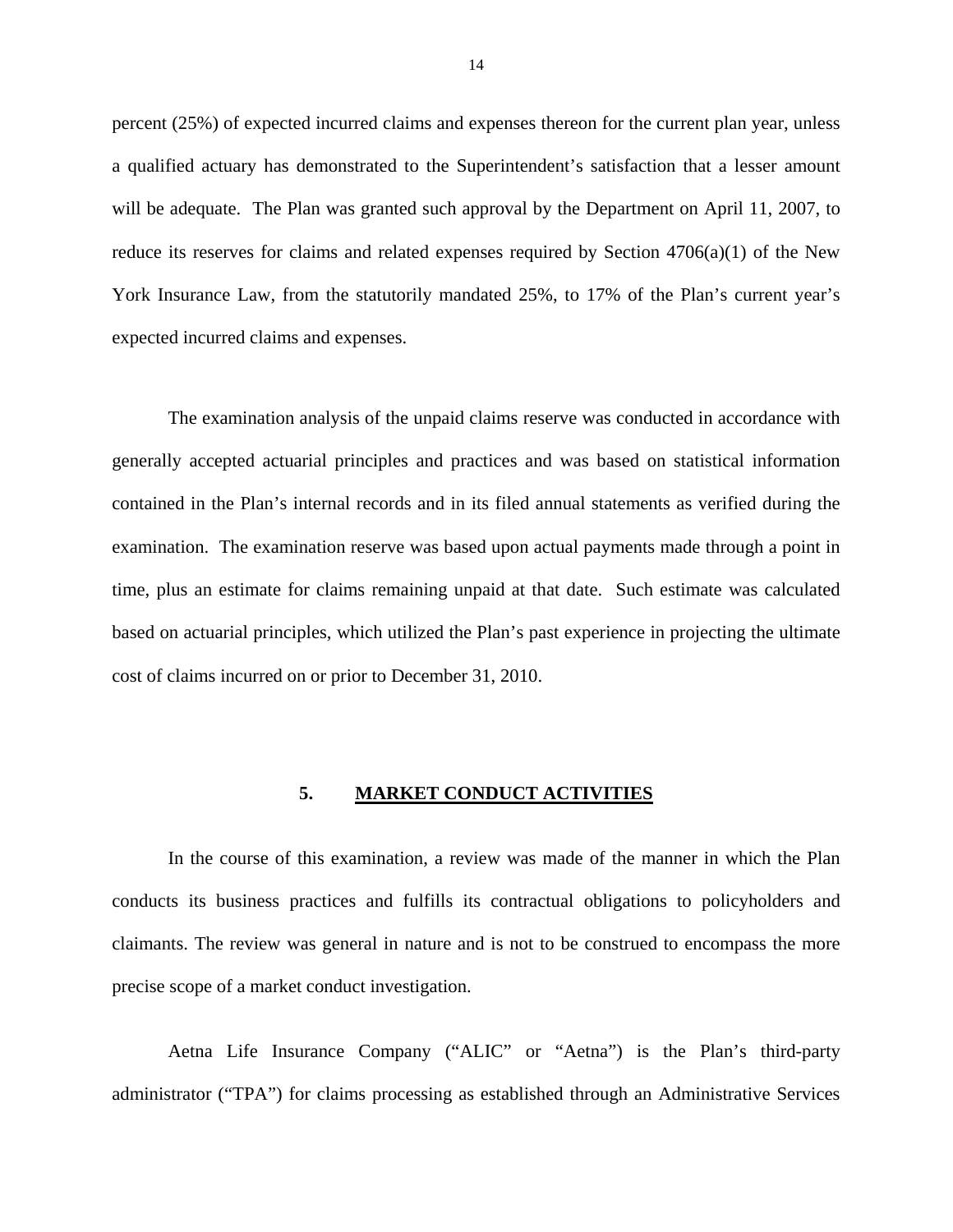<span id="page-16-0"></span>Agreement ("ASA"). Subject to this agreement, ALIC is responsible for all claims processing results, including utilization review, claim payments and check issuance, subscriber notices, grievances, appeals, and explanation of benefits statements. Certain of the recommendations to Plan management that are included herein under the Market Conduct Activities subsection resulted from ALIC's failure to adhere to claim processing rules in full compliance with applicable statutes. Therefore, these recommendations also apply to Aetna Life Insurance Company in its role as a third-party administrator, with regard to the performance of its contractual duties on behalf of the Plan, and as a licensed insurer outside the scope of this report.

The review of claims adjudication was directed at practices of the Plan in the following major areas:

- A. Operational
- B. Claims processing
- C. Utilization review
- D. Explanation of benefits statements
- E. Prompt payment of claims

#### A. Operational

The Plan utilizes Thomson Reuters, an independent third-party, to determine if ALIC is in compliance with the terms of the ASA, and other applicable documents. In addition, Thomson Reuters is engaged to perform an operational review to assess the policies, procedures, and controls that support the administration of PNW's health plan.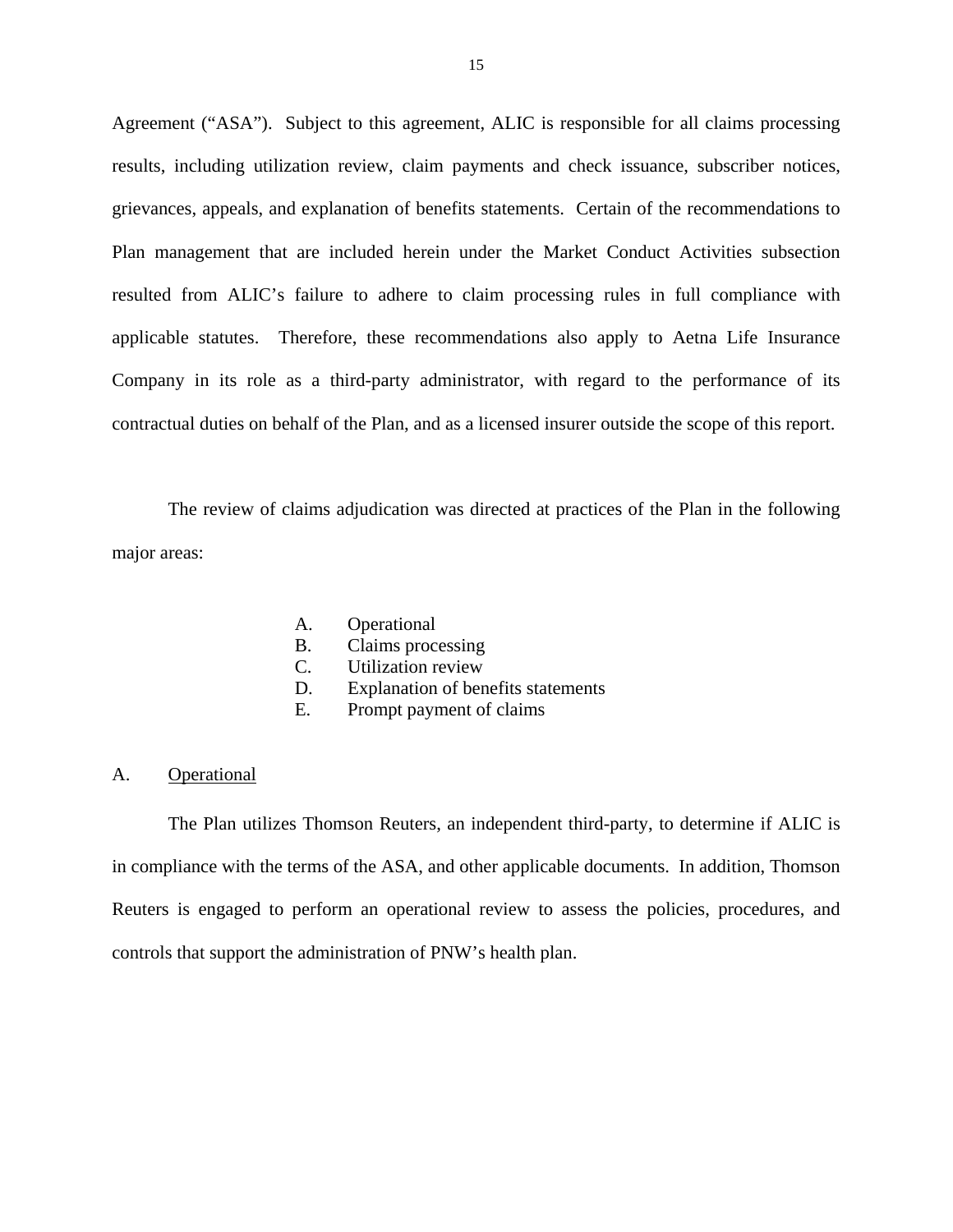<span id="page-17-0"></span>The examiner reviewed the results of the audits that were performed during the examination period and noted that Thomson Reuters had not specifically tested any claims for compliance with New York laws and regulations.

It is recommended that the Plan ensures that its independent third-party auditor, Thomson Reuters, include statutory compliance as part of the scope of its audits of the Plan's TPA, Aetna Life Insurance Company.

#### B. Claims Processing

The examiner reviewed a sample of forty-seven (47) claims to evaluate the Plan's overall claims processing accuracy and regulatory compliance. These forty-seven (47) claims were selected from a population that included: denials due to the Plan being secondary payor; noncovered treatment; and benefit maximums being exceeded. Also included were claims involving medical necessity, experimental and/or cosmetic treatment, and claims where fraud or overbilling by the provider were suspected.

The results of the testing revealed that eighteen (18) claims contained at least one procedural financial error or one failure to comply with a statutory requirement, with several containing multiple errors and/or statutory failures. Six (6) of the claims were adjudicated in violation of various New York laws and regulations related to Utilization Review. Four (4) of the claims either included, or were solely violations of New York Insurance Law 3224-a, "Standards for prompt, fair and equitable settlement of claims for health care and payments for health care services" ("Prompt Pay"). Two (2) of the Prompt Pay violations were due to delays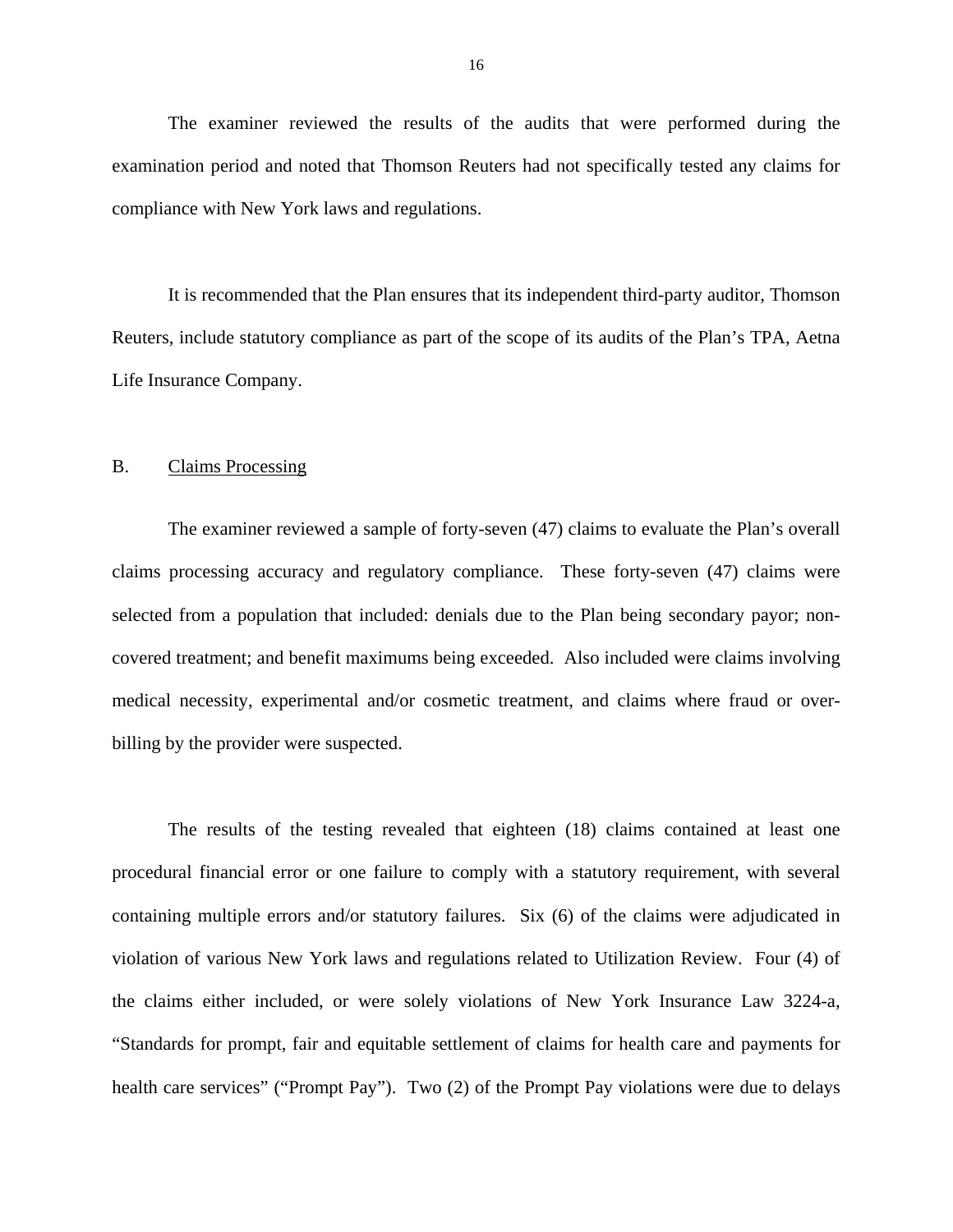<span id="page-18-0"></span>within the Clinical Review Department. Two (2) claims utilized an inaccurate description of the

cause for the denial on the explanation of benefits statement ("EOB").

Other exceptions were as follows:

- $\triangleright$  One (1) claim was incorrectly denied upon its original submission as being a workers compensation claim and on its second submission, as being beyond the timely filing deadline, though neither conclusion was accurate.
- $\triangleright$  Three (3) claims paid an incorrect rate.
- $\triangleright$  Two (2) claims were inappropriately paid in full or in part.
- $\triangleright$  One (1) claim was denied correctly, but was later reopened inappropriately to pay.
- $\geq$  One (1) claim was denied inaccurately as indicating that the benefit maximums had been achieved.
- $\triangleright$  One (1) claim was not paid in full because not all lines on the claim were considered.

It is noted that in some cases, these errors were detected and corrected by Aetna prior to this examination.

It is recommended that the Plan ensures that its TPA, Aetna Life Insurance Company, is

processing and paying claims accurately.

#### C. Utilization Review

Section 4903(e) of the New York Insurance Law states:

"(e) Notice of an adverse determination made by a utilization review agent shall be in writing and must include:

(1) the reasons for the determination including the clinical rationale, if any;

(2) instructions on how to initiate standard appeals and expedited appeals pursuant to section four thousand nine hundred four and an external appeal pursuant to section four thousand nine hundred fourteen of this article; and (3) notice of the availability, upon request of the insured, or the insured's designee, of the clinical review criteria relied upon to make such determination. Such notice shall also specify what, if any, additional necessary information must be provided to, or obtained by, the utilization review agent in order to render a decision on the appeal."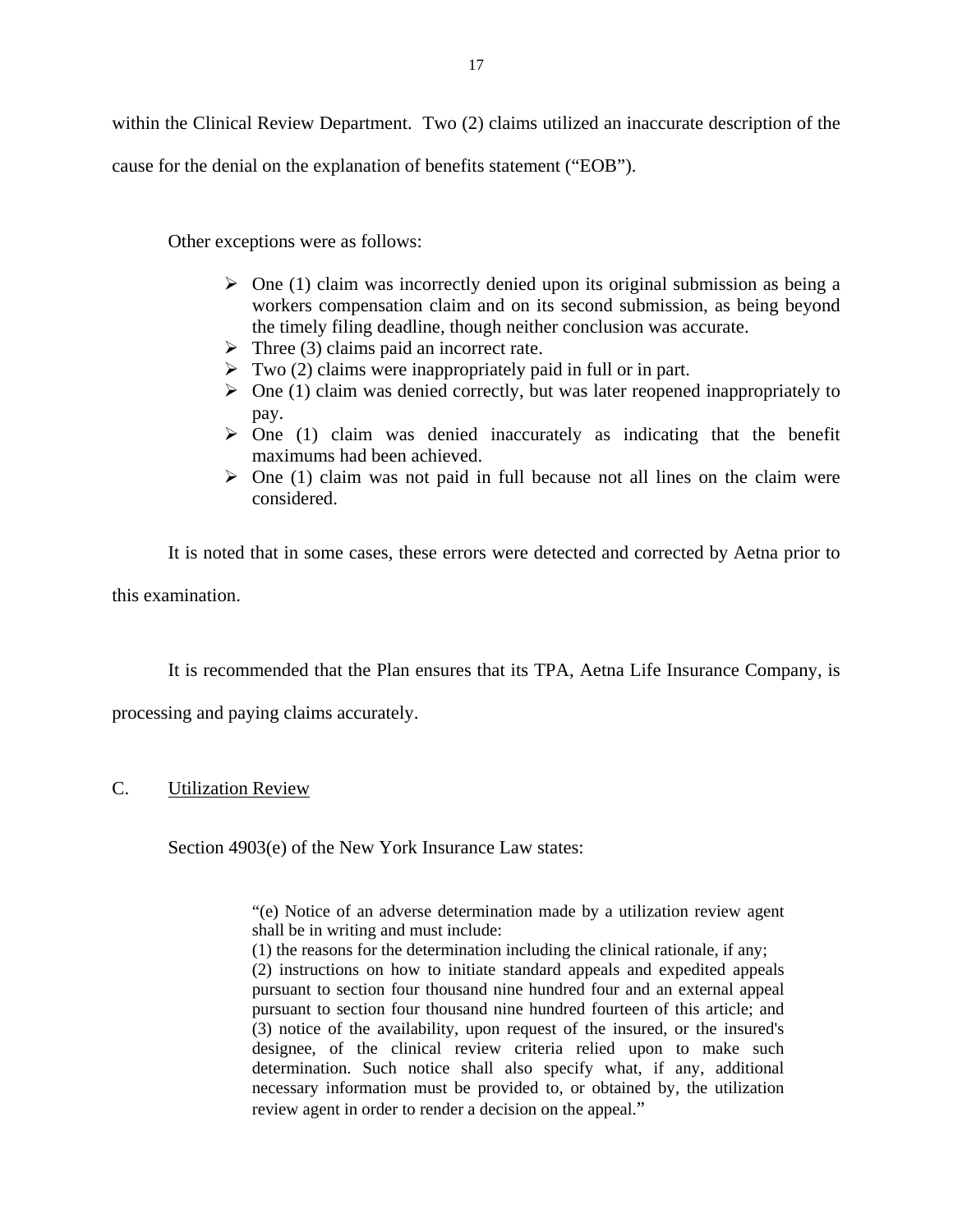Section 4904(c) of the New York Insurance Law states, in part:

"(c) …The notice of the appeal determination shall include:

(1) the reasons for the determination…

(2) a notice of the insured's right to an external appeal together with a description, jointly promulgated by the superintendent and the commissioner of health as required pursuant to subsection (e) of section four thousand nine hundred fourteen of this article, of the external appeal process established pursuant to title two of this article and the time frames for such external appeals."

Parts 410.9(e)(2), (8), and (9) of Department Regulation No. 166 (11 NYCRR 410.9)

state the following:

"(e) Each notice of a final adverse determination of an expedited or standard utilization review appeal under Section 4904 of the Insurance Law shall be in writing, dated and include the following:

(2) a clear statement that the notice constitutes the final adverse determination;

(8) a statement that the insured may be eligible for an external appeal and the timeframes for requesting an appeal; and

(9) for health care plans that offer two levels of internal appeals, a clear statement written in bolded text that the 45 day time frame for requesting an external appeal begins upon receipt of the final adverse determination of the first level appeal, regardless of whether or not a second level appeal is requested, and that by choosing to request a second level internal appeal, the time may expire for the insured to request an external appeal."

There were six claims that contained violations of the various tenets of New York

Insurance Law Article 49 and/or Department Regulation No. 166 (11 NYCRR 410.9), as

follows:

- $\triangleright$  Four denied or partially denied claims did not include a proper appeal notification as required by New York Insurance Law Section 4903(e).
- $\triangleright$  Two claims that had been denied upon appeal, either partially or in full, did not include communications as required by Section 4904(c) of the New York Insurance Law or Parts 410.9(e)(2), (8), and (9) of Department Regulation No. 166 (11 NYCRR 410.9). In one of those cases, not all lines of the claim were considered during the appeal.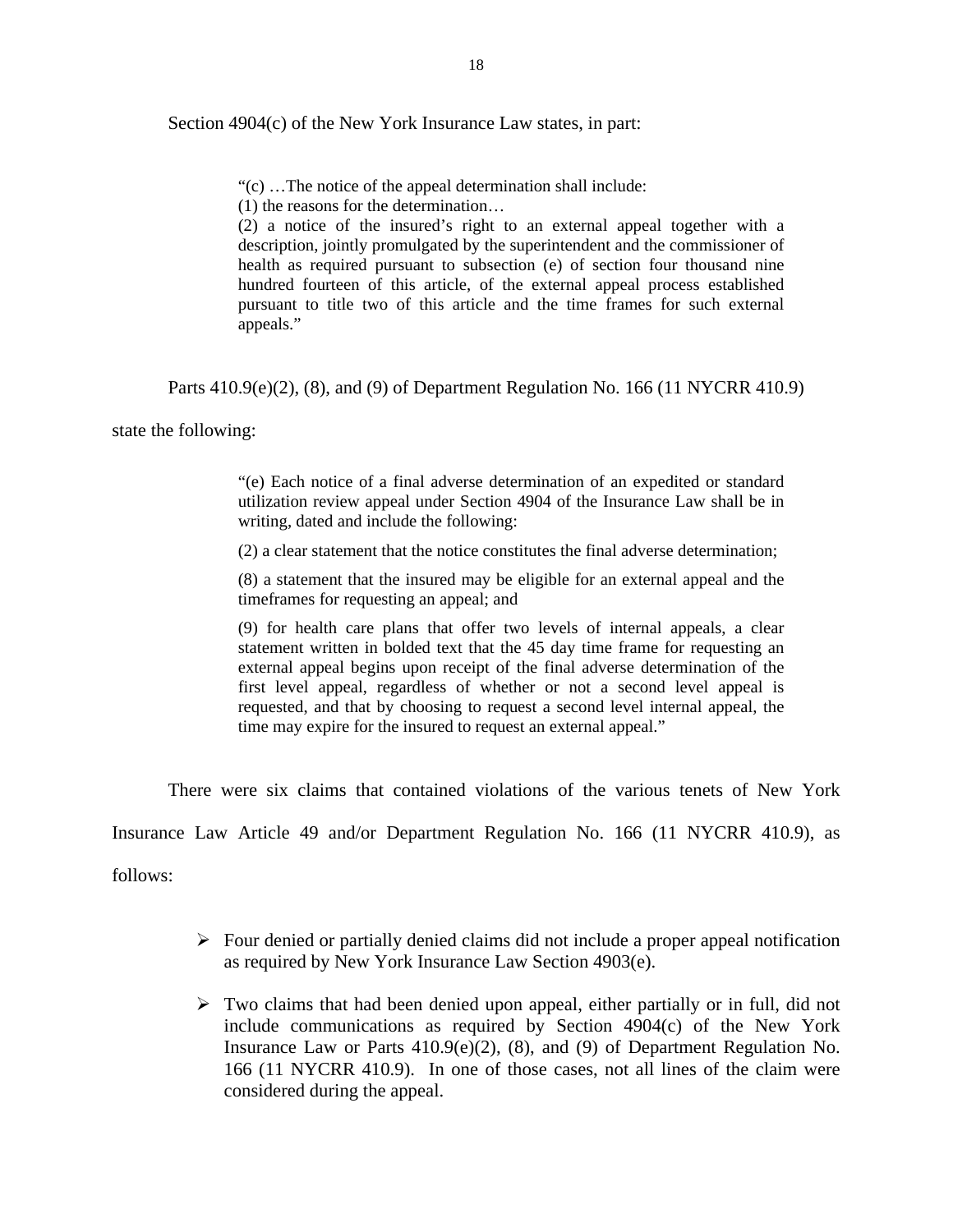<span id="page-20-0"></span>It is recommended that the Plan ensures its contracted claims processor, Aetna Life Insurance Company complies with New York Insurance Law Sections 4903(c), 4904(e), and Department Regulation No. 166.

#### D. Explanation of Benefits Statements ("EOBs")

EOBs are the tool through which an insurer communicates with its members how their claims have been adjudicated. They are the primary link by which members can understand their rights and responsibilities when their claims for coverage have been denied or otherwise not paid in full.

The examiner reviewed the EOBs generated for the claims from the aforementioned claim sample in order to review the documents for compliance with the various precepts of New York Insurance Law Section 3234, "Explanation of benefit forms relating to claims under certain accident and health insurance policies".

New York Insurance Law Sections 3234(b)(3) and (6) state:

"(b) The explanation of benefits form must include at least the following:

(3) an identification of the service for which the claim is made;

(6) a specific explanation of any denial, reduction, or other reason, including any other third-party payor coverage, for not providing full reimbursement for the amount claimed…"

In multiple instances, the Plan, through its TPA Aetna, was in violation of New York Insurance Law Sections 3234(b)(3) for using identifications of services that had been performed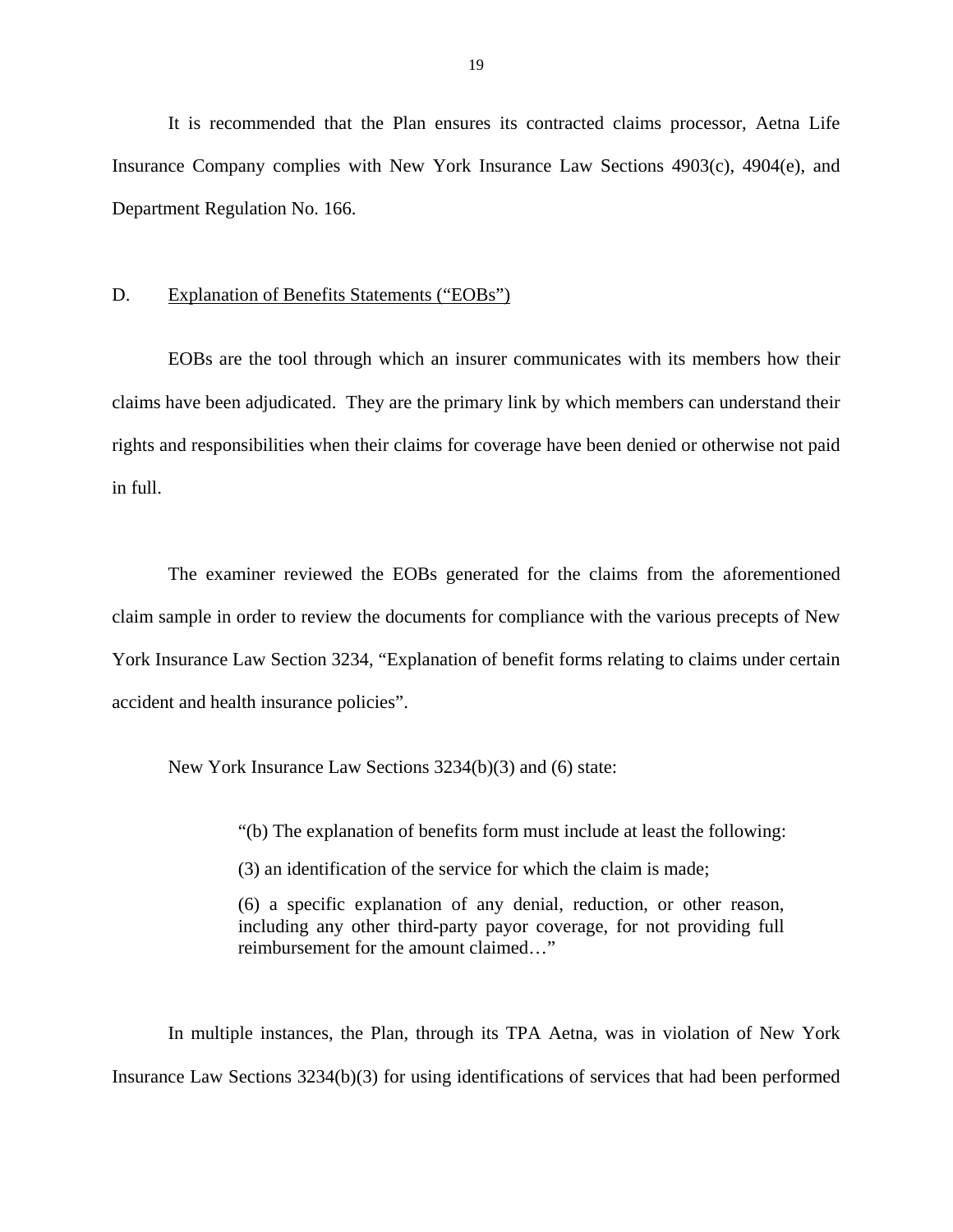that were unclear or excessively broad. The TPA acknowledged the deficiencies and indicated that, in November, 2010, it had initiated a new format for its EOBs that contained more specific descriptions of the services performed. A single sample of the new EOB was provided to the examiner and that document did appear to be in compliance with the tenets of New York Insurance Law 3234(b)(3).

In violation of New York Insurance Law Section 3234(b)(6), multiple cases were noted wherein Aetna used explanations for claim denials or reductions that were either inaccurate or did not clearly explain the adjudication. These, along with comments regarding the deficiencies, were as follows:

### *"Your plan does not provide coverage for charges that you are not legally responsible to pay for."*

This explanation does not specifically delineate the reason why the member does not have liability. Should a provider pursue the member for any part of the charge, the member will not be able to explain why they are not legally responsible to pay.

- *"This amount is not payable because either…or… Refer to your plan coverage information for details."*
- *"This entity or provider is not recognized for coverage or cannot be located."*

It is not sufficient to give an either/or cause for denial. Nor is it sufficient to refer members to their contract as most members would not know where to look.

> *"Your plan provides benefits for covered expenses at the plan's recognized percentile level of charges received by Aetna for the same service."*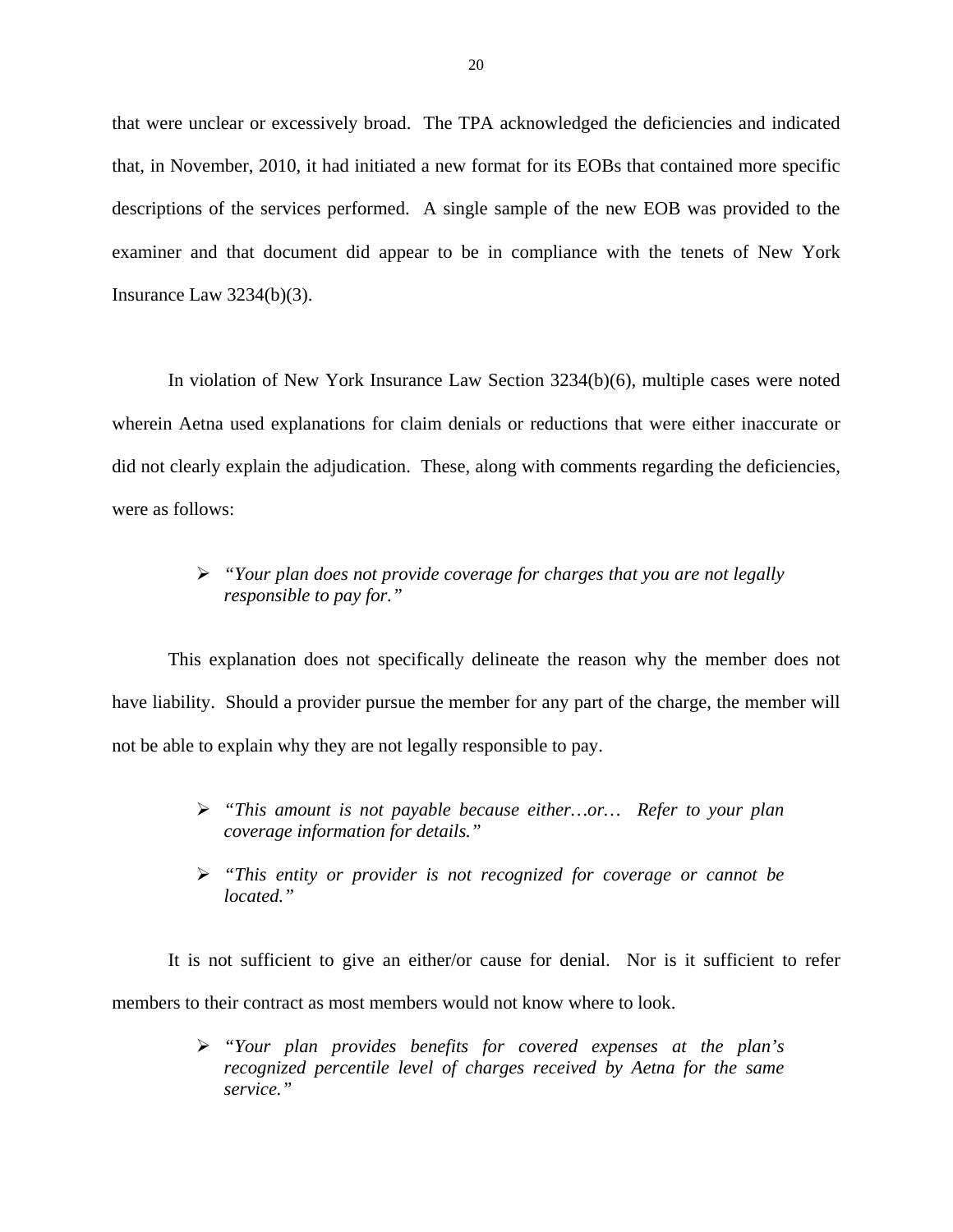#### *"You are covered for expenses at a level set by your plan sponsor. The charge exceeds that amount."*

In both instances, the level referenced is due to a Usual, Customary and Reasonable payment methodology. In both instances, the explanations should be more clear.

The examination also revealed a small number of explanations that did not accurately describe the reason for the denial.

Although ALIC, pursuant to its contractual agreement with the Plan, is responsible for sending EOBs on behalf of the Plan to the Plan's members and providers, the management of PNW retains the ultimate responsibility for compliance with applicable provisions of the New York Insurance Law and related regulations. Therefore, the Plan's management must be diligent in its oversight of its market conduct activities, including the dissemination of EOBs. In this regard, although ALIC is regulated by the State of Connecticut, it is incumbent upon ALIC to be aware of and comply with pertinent New York Insurance Laws and regulations when processing the Plan's claims and in providing appropriate documents, including EOBs to the Plan's members and providers on the Plan's behalf.

It is recommended that the Plan ensures its claim processing TPA, Aetna, comply with New York Insurance Law Section 3234 and provide its members with explanation of benefits statements that are complete, clear, accurate, and otherwise comply with all aspects of that law.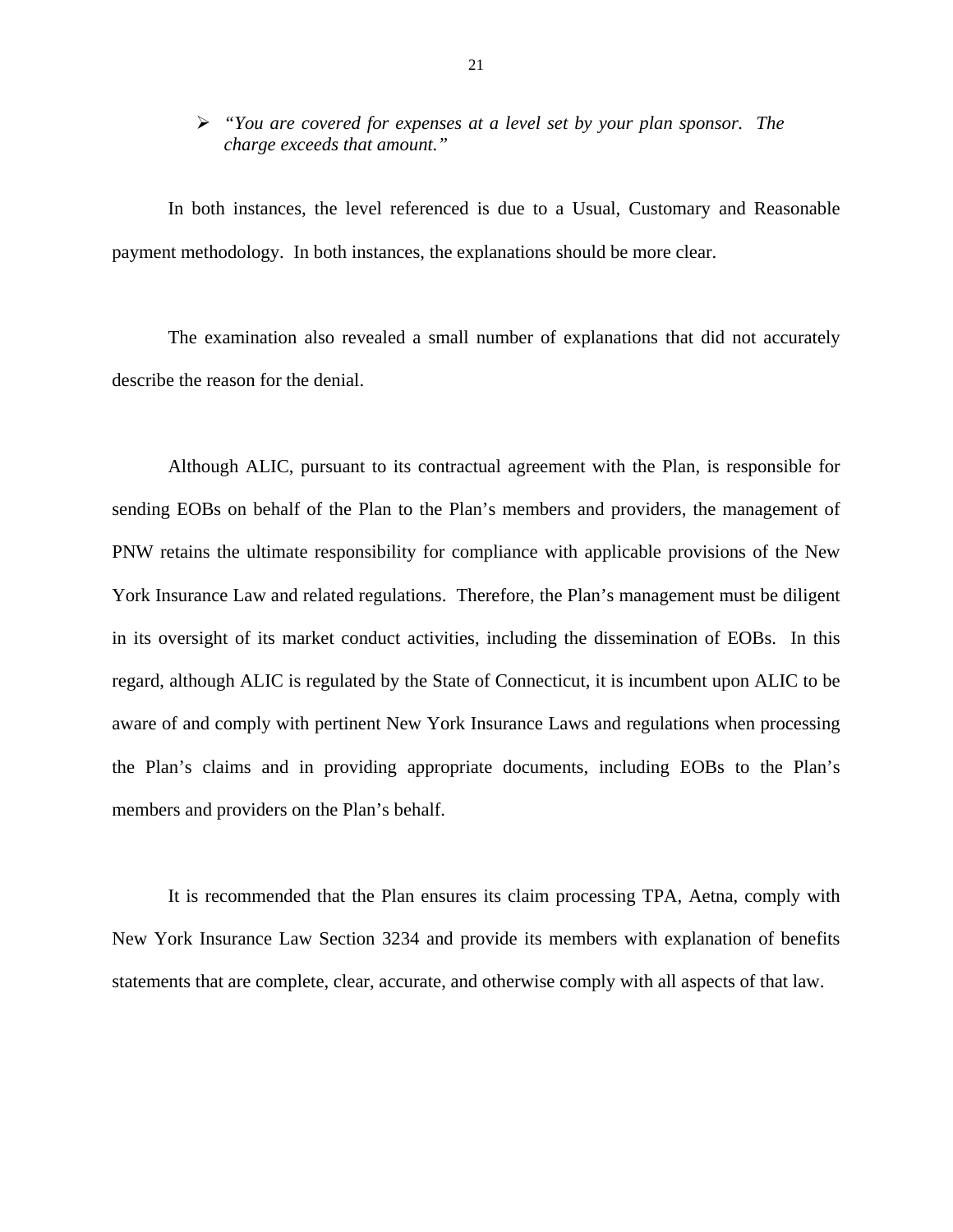#### <span id="page-23-0"></span>E. Prompt Payment of Claims

Sections 3224-a(a) and (b) of New York Insurance Law 3224-a, ("Prompt Pay Law")

state the following in part:

"(a) Except in a case where the obligation … [of an entity regulated under Article 47 of the Insurance Law] to pay a claim submitted by a policyholder or person covered under such policy ("covered person") or make a payment to a health care provider is not reasonably clear, or when there is a reasonable basis supported by specific information available for review by the superintendent that such claim or bill for health care services rendered was submitted fraudulently, such insurer or organization or corporation shall pay the claim to a policyholder or covered person or make a payment to a health care provider within thirty days of receipt of a claim or bill for services rendered that is transmitted via the internet or electronic mail, or forty-five days of receipt of a claim or bill for services rendered that is submitted by other means, such as paper or facsimile.

(b) In a case where the obligation… [of an entity regulated under Article 47 of the Insurance Law]to pay a claim or make a payment for health care services rendered is not reasonably clear…[an] organization or corporation shall pay any undisputed portion of the claim in accordance with this subsection and notify the policyholder, covered person or health care provider in writing within thirty calendar days of the receipt of the claim:

(1) that it is not obligated to pay the claim or make the medical payment, stating the specific reasons why it is not liable; or

(2) to request all additional information needed to determine liability to pay the claim or make the health care payment."

Implementation of the above Law, revised July 2009, was effective for all claims received after January 1, 2010, regardless of the date of service. In other words, this Law applied to claims that were received in 2009, but not adjudicated until 2010.

The examiner utilized the software program ACL to "roll up" or summarize the population of PNW's claims that were paid between January 1, 2010 and June 30, 2010 by claim number. This was done in order to ensure that adjusted claims were not counted multiple times. As a result of this summarization, the claim population consisted of 153,871 claims. From that population, ACL was used to isolate potential Prompt Pay violations consisting of electronically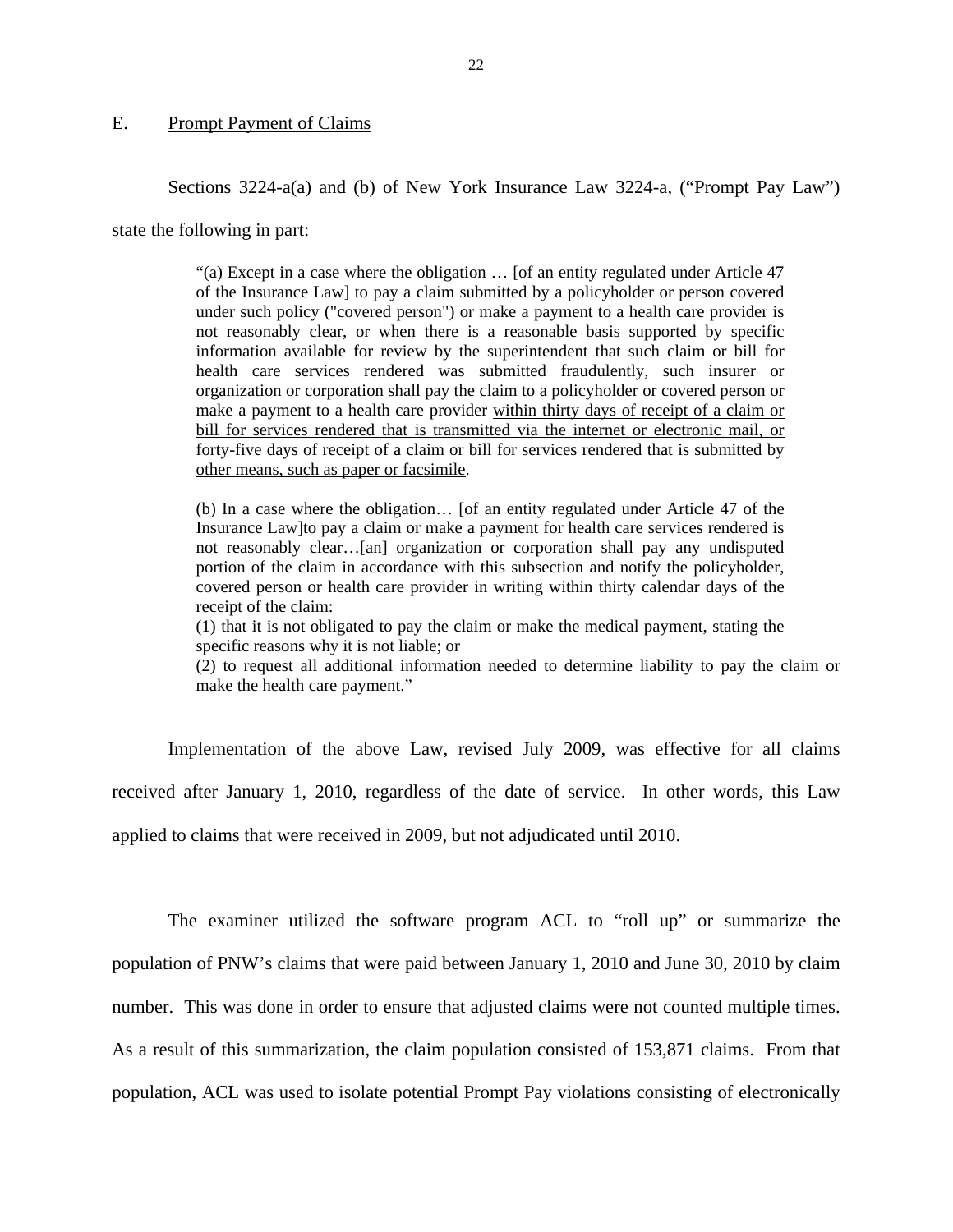submitted claims and claims submitted by paper. The result of this work revealed the following number of potential violations:

|                         | Potential number |
|-------------------------|------------------|
| Category                | of violations    |
| 30 day closure required | 5,346            |
| 45 day closure required | 1,246            |
| Total                   |                  |

The 6,592 potentially late claims represent 4.2% of the total claims population of 153,871. From these populations, the examiner selected a sample of forty-nine claims from the first category and ten claims from the second category. The results of the testing revealed the following:

| Category                | Sample size | Violation rate |       |
|-------------------------|-------------|----------------|-------|
|                         |             | #              | %     |
| 30 day closure required | 49          | 34             | 69.4% |
| 45 day closure required | 10          |                | 20.0% |
| Total                   | <u>59</u>   | <u>36</u>      | 61 0% |

Subsection (c) of New York Insurance Law Section 3224-a establishes the requirement that, where claim payments are not paid within the timeframes mandated by §3224-a (a), interest must be paid when the interest due is \$2.00 or greater. During the testing of compliance with New York Insurance Law 3224-a, it was revealed that twelve of the claims that had been paid late, in violation of the Prompt Pay Law, were due interest, although none had such interest paid. Discussion with ALIC revealed that in the third quarter of 2010, ALIC self-identified that their systems were not applying interest payments to the Plan's claims, when such interest was due. In order to remediate this, during September, 2011, a system enhancement was implemented, at which time ALIC manually reviewed and reprocessed claims where interest payments were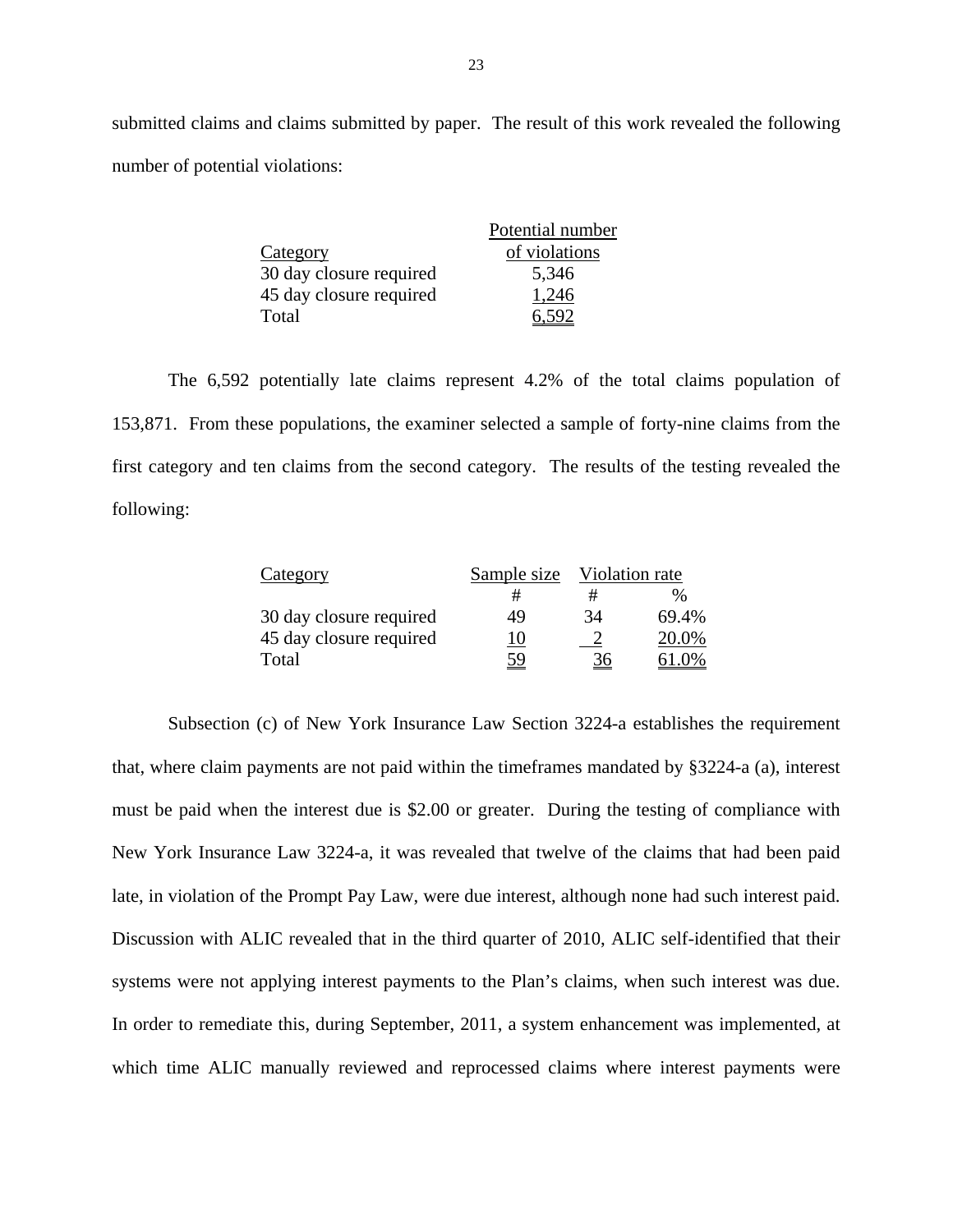owed and not appropriately paid. This reprocessing took place for claims with dates of service after January 1, 2010 through the remediation date in July 2012. The claims within the sample that did not have interest paid as appropriate, however, were not part of this project because they had been received prior to January 1, 2011.

It is recommended that Aetna institute controls to ensure that it is in full compliance with Section 3224-a of the New York Insurance Law.

It is also recommended that the Plan institute audits of its claim-adjudicating TPA, Aetna, to ensure that it maintains full compliance with all aspects of New York Insurance Law 3224-a.

The Market Conduct Activities section of this report details numerous instances of noncompliance with various Department statutes. Whereas the Plan's management has the ultimate responsibility for such compliance, the examiner noted that most areas of non-compliance involved processes performed by Aetna.

It is recommended that the Plan, through its TPA Aetna, ensures that claims affected by the aforementioned areas of compliance, occurring during and subsequent to the examination period be corrected. The Plan or its designee should ensure that such remediation is performed.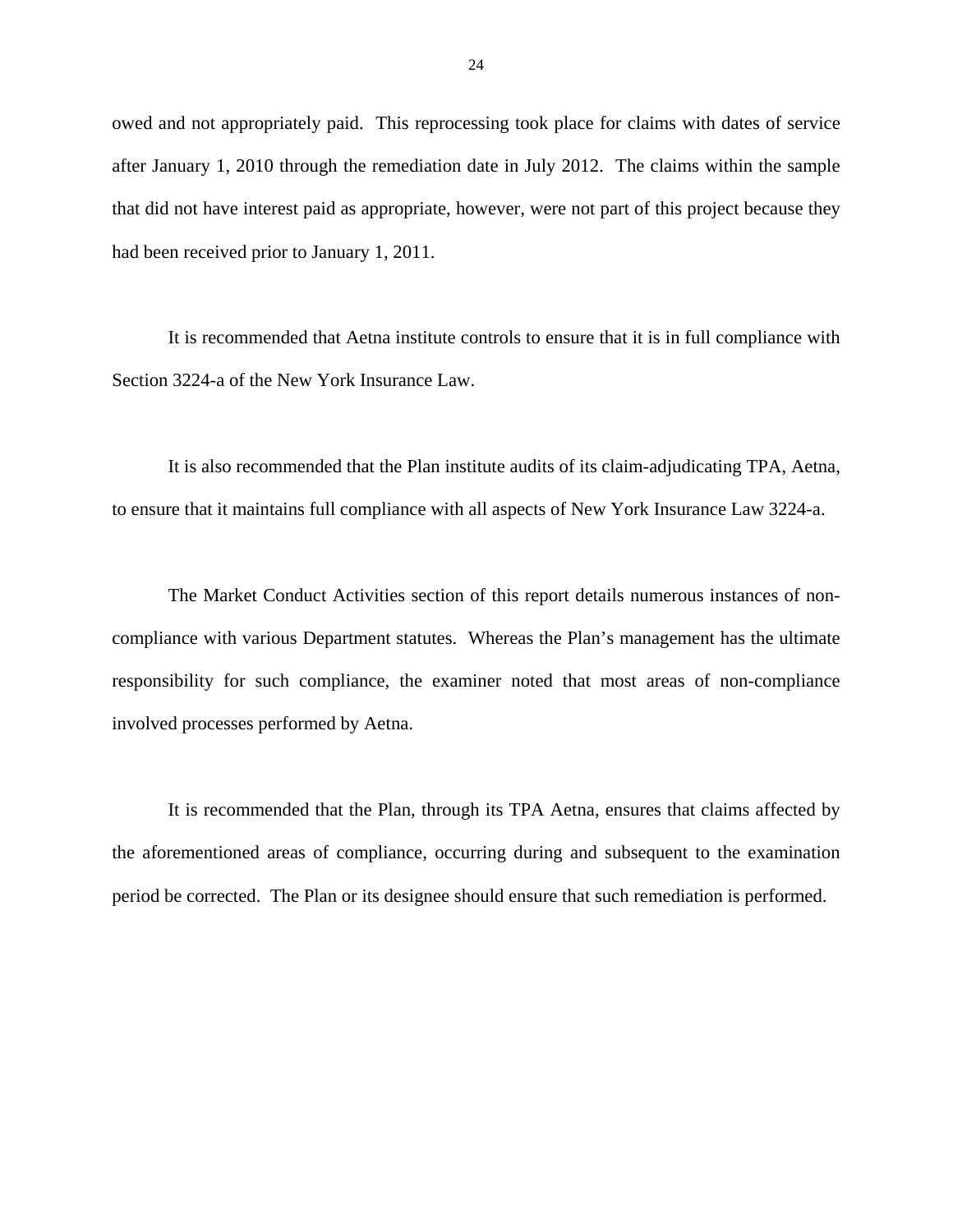#### **6. COMPLIANCE WITH PRIOR REPORT ON EXAMINATION**

The prior report on organization included twelve (12) recommendations detailed as follows (page numbers refer to the report on examination):

#### **ITEM NO.**

## PAGE NO.

#### Management and Controls

1. It is recommended that the Plan amend its municipal cooperation agreement to include the complete statement regarding the sharing of costs and the assumption of liabilities for medical, surgical and hospital benefits provided under the municipal cooperative health benefit plan as required by Section  $4705(a)(2)$  of the New York Insurance Law. 7

*The Plan has complied with this recommendation.* 

#### **Accounts and Records**

2. It is recommended that the Plan put in place additional controls such as a second signatory requirement in regard to the activities of the Plan's Treasurer. 10

*The Plan has complied with this recommendation.* 

#### **Custodial Agreements**

3. It is recommended that the Plan comply with Section  $4710(a)(1)$  of the New York Insurance Law by submitting its custodial agreements to the New York Insurance Department for approval. 11

*The Plan has complied with this recommendation.* 

#### **Unearned Premium Reserve**

4. It is recommended that the Plan establish and maintain a reserve for unearned premium in accordance with the requirements of Section 4706(a)(2) of the New York Insurance Law. 15

*The Plan has complied with this recommendation.*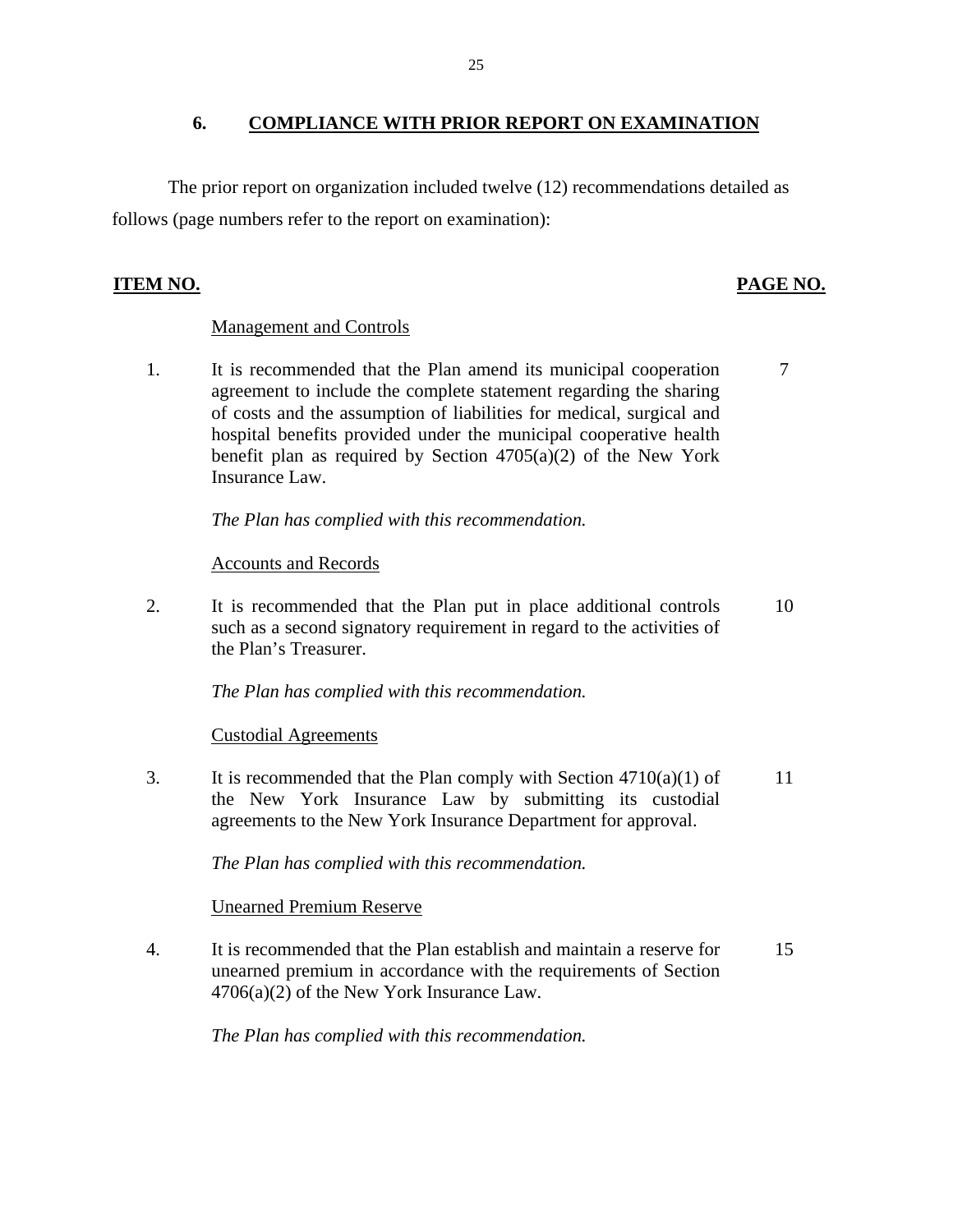#### Explanation of Benefits Statements ("EOBs")

5. It is recommended that the Plan comply with the requirements of Section 3234(b)(7) of the New York Insurance Law and ensure that the requirement that a member's failure to comply with appeals procedures can lead to that member's forfeiture of the right to challenge a denial of benefits is included on all of the explanation of benefits statements issued to its members and providers.

26

#### *The Plan has complied with this recommendation.*

6. It is further recommended that Plan management fulfill its responsibility for compliance with New York Insurance statutes, rules, and regulations, and ensure that ALIC, as its TPA, acts in accordance with Section 3234(b)(7) of the New York Insurance Law and issues the required notification with its EOBs that a member's failure to comply with appeals procedures can lead to that member's forfeiture of the right to challenge a denial of benefits.

#### *The Plan has complied with this recommendation.*

7. It is recommended that the Plan identify, and notify by letter, all members who had an appeal rejected because of timeliness, of their right to appeal a claim made during the period January 1, 2004 through June 30, 2007, where the member received an EOB without adequate appeal rights language. In addition, for members who had an appeal rejected because of timeliness during the period July 1, 2002 through December 31, 2003 (a time frame in which the Plan has indicated its TPA would not be able to identify members who had an appeal of a claim rejected because of timeliness), where the member received an EOB without adequate appeal rights language, it is recommended that the Plan advise members, by means of a notice within the next two printings of the Consortium Newsletter, of their right to appeal a past claim where the member received an EOB without adequate appeal rights language.

#### *The Plan has complied with this recommendation.*

19

19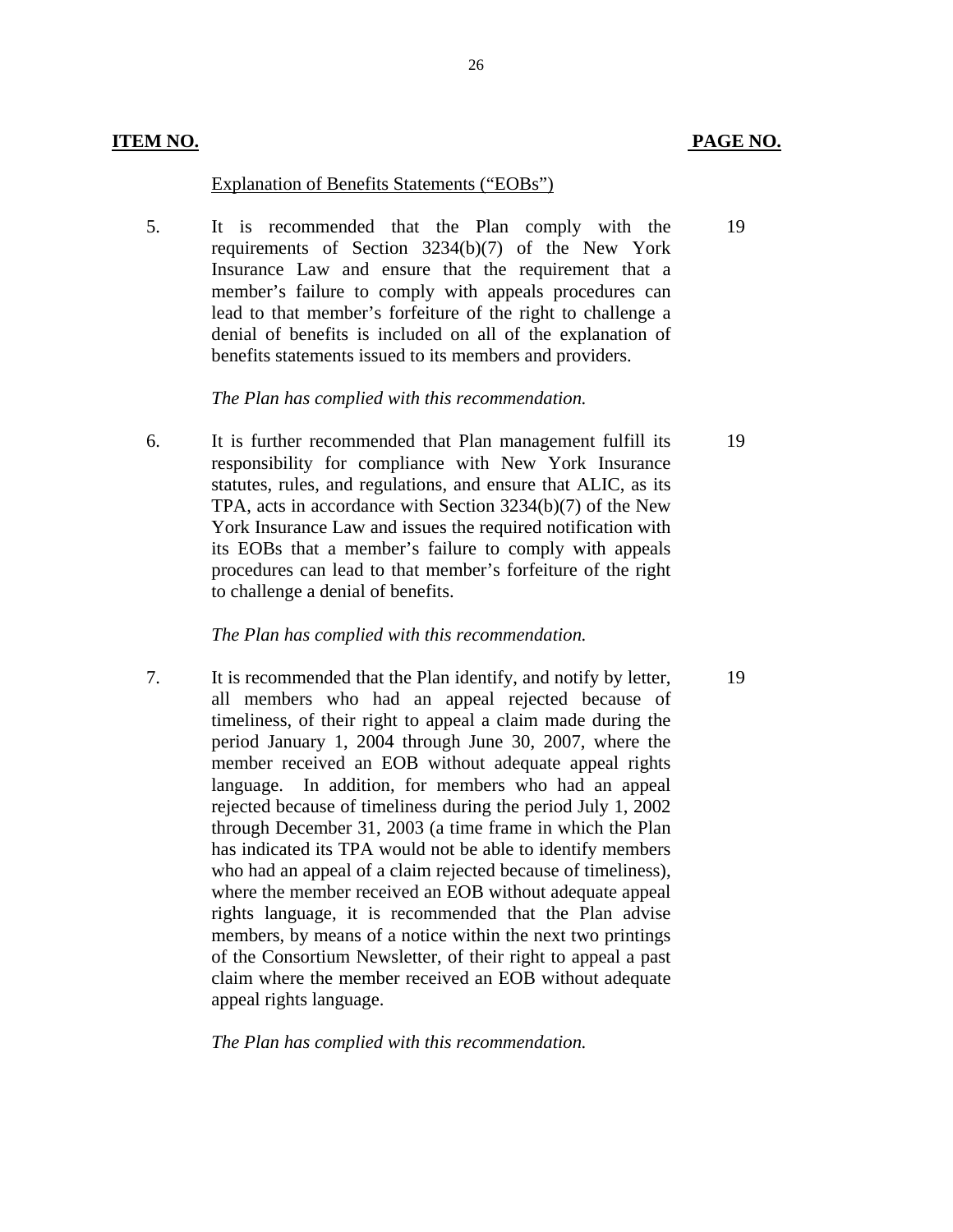| <u>TEM NO.</u> |                                                                                                                                                                                                                                                                                                                                                                                           | <b>PAGE NO.</b> |
|----------------|-------------------------------------------------------------------------------------------------------------------------------------------------------------------------------------------------------------------------------------------------------------------------------------------------------------------------------------------------------------------------------------------|-----------------|
|                | <b>Complaints, Appeals and Grievances</b>                                                                                                                                                                                                                                                                                                                                                 |                 |
| 8.             | It is recommended that the Plan maintain a complaint log in<br>a manner consistent with Circular Letter No. 11 (1978).                                                                                                                                                                                                                                                                    | 20              |
|                | The Plan has complied with this recommendation.                                                                                                                                                                                                                                                                                                                                           |                 |
| 9.             | It is further recommended that the Plan include all<br>complaints received by it, or by its TPA on behalf of its<br>members, in one document.                                                                                                                                                                                                                                             | 20              |
|                | The Plan has complied with this recommendation.                                                                                                                                                                                                                                                                                                                                           |                 |
| 10.            | It is also recommended that the Consortium amend its Plan<br>Document to contain specific information as to the procedure<br>an affected person may follow in order to file a complaint<br>with the New York Insurance Department and the Plan's<br>Office of Risk Management, including the mailing address,<br>phone numbers, website and e-mail address for such<br>complaint filings. | 20              |
|                | The Plan has complied with this recommendation.                                                                                                                                                                                                                                                                                                                                           |                 |
| 11.            | It is recommended that the Consortium perform, or retain a<br>consultant to perform, a case-level audit of its grievance and<br>appeals practices and all such practices performed on its<br>behalf by any third parties.                                                                                                                                                                 | 22              |
|                | The Plan has complied with this recommendation.                                                                                                                                                                                                                                                                                                                                           |                 |
|                | Rating                                                                                                                                                                                                                                                                                                                                                                                    |                 |
| 12.            | It is recommended that the Plan submit its community rating<br>methodology to the Superintendent of Insurance for his<br>approval in accordance with the requirements of Section<br>$4705(d)(5)(B)$ of the New York Insurance Law.                                                                                                                                                        | 23              |
|                | The Plan has complied with this recommendation.                                                                                                                                                                                                                                                                                                                                           |                 |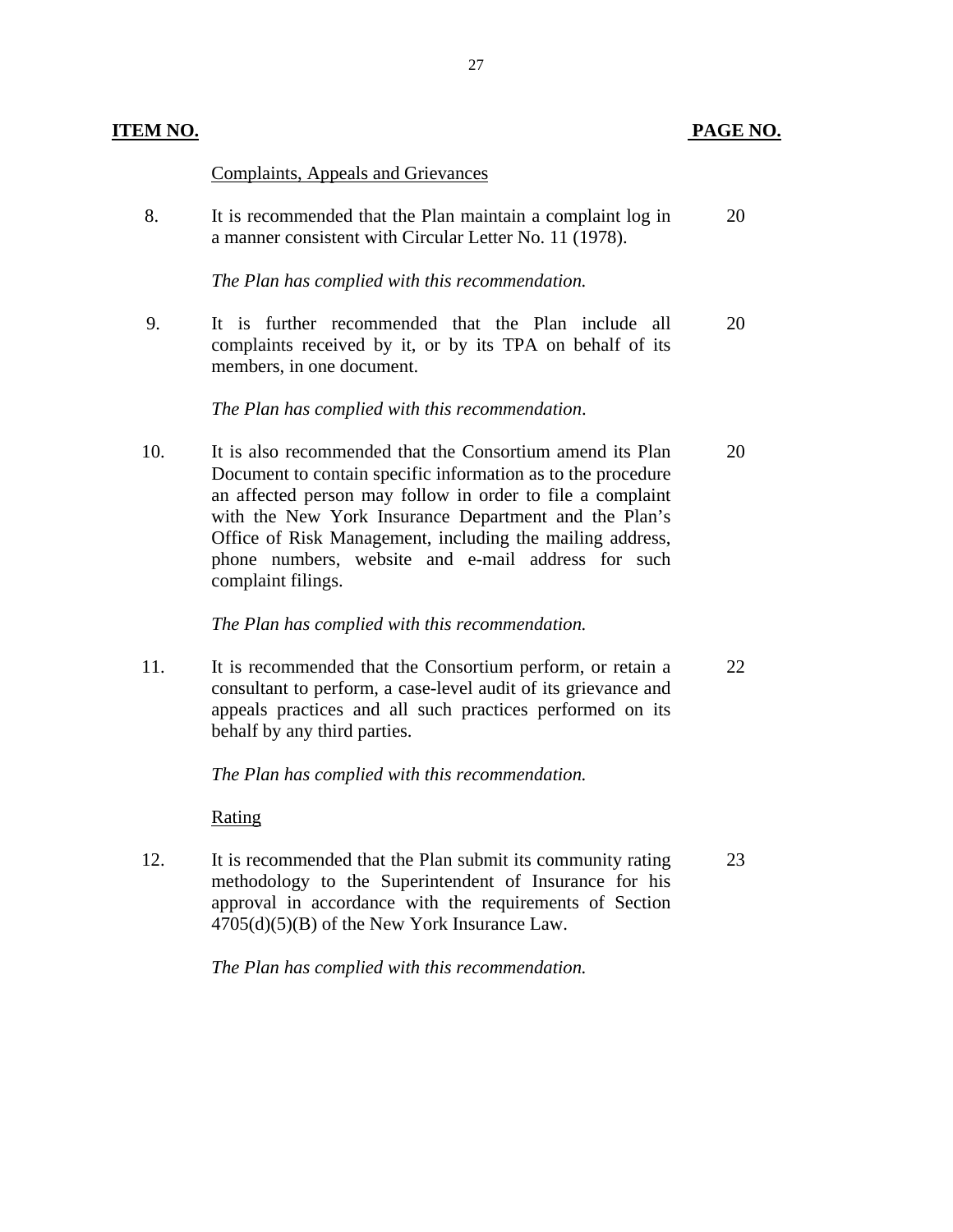#### **7. SUMMARY OF COMMENTS AND RECOMMENDATIONS**

#### <span id="page-29-0"></span>**ITEM** PAGE NO.

#### A. Operational

It is recommended that the Plan ensures that its independent 16 third-party auditor, Thomson Reuters, include statutory compliance as part of the scope of its audits of the Plan's TPA, Aetna Life Insurance Company.

#### **Claim Processing**

B. Claim Processing<br>It is recommended that the Plan ensures that its TPA, Aetna Life 17 Insurance Company, is processing and paying claims accurately.

#### **Utilization Review**

C. Utilization Review<br>It is recommended that the Plan ensures its contracted claims 19 processor, Aetna Life Insurance Company complies with New York Insurance Law Sections 4903(c), 4904(e), and Department Regulation No. 166.

#### **Explanation of Benefits statements**

- D. Explanation of Benefits statements<br>i. Although ALIC, pursuant to its contractual agreement with the 21 Plan, is responsible for sending EOBs on behalf of the Plan to the Plan's members and providers, the management of PNW retains the ultimate responsibility for compliance with applicable provisions of the New York Insurance Law and related regulations. Therefore, the Plan's management must be diligent in its oversight of its market conduct activities, including the dissemination of EOBs. In this regard, although ALIC is regulated by the State of Connecticut, it is incumbent upon ALIC to be aware of and comply with pertinent New York Insurance Laws and regulations when processing the Plan's claims and in providing appropriate documents, including EOBs to the Plan's members and providers on the Plan's behalf.
	- ii. It is recommended that the Plan ensures its claim processing 21 TPA, Aetna, comply with New York Insurance Law Section 3234 and provide its members with explanation of benefits statements that are complete, clear, accurate, and otherwise comply with all aspects of that Law.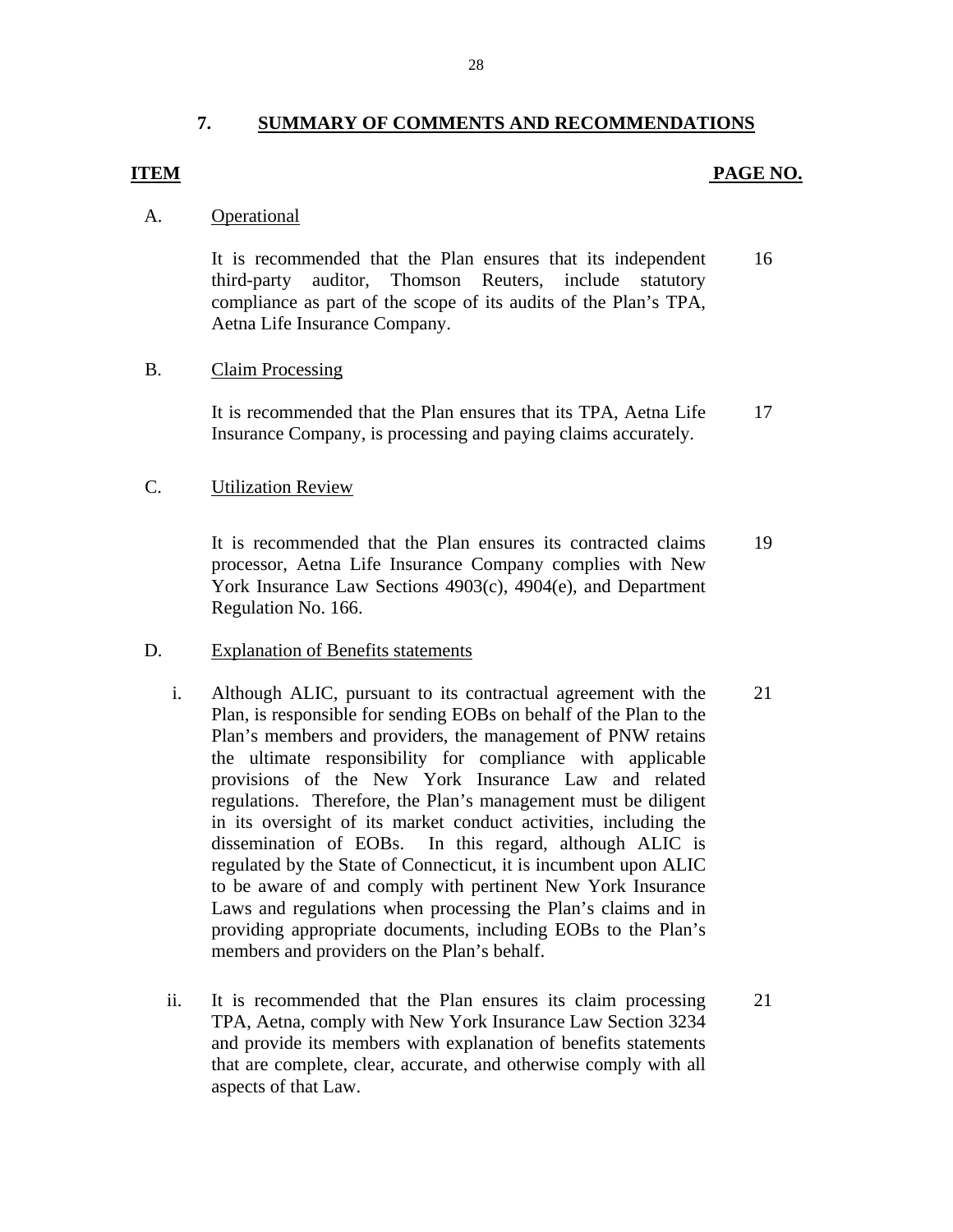#### **PAGE NO.**

#### E. Prompt Payment of Claims

**ITEM** 

- i. It is recommended that Aetna institute controls to ensure that it is in full compliance with Section 3224-a of the New York Insurance Law. 24
- ii. It is also recommended that the Plan institute audits of its claimadjudicating TPA, Aetna, to ensure that it maintains full compliance with all aspects of Section 3224-a of the New York Insurance Law. 24
- iii. It is recommended that the Plan, through its TPA Aetna, ensures that claims affected by the aforementioned areas of compliance, occurring during and subsequent to the examination period be corrected. The Plan or its designee should ensure that such remediation is performed. 24